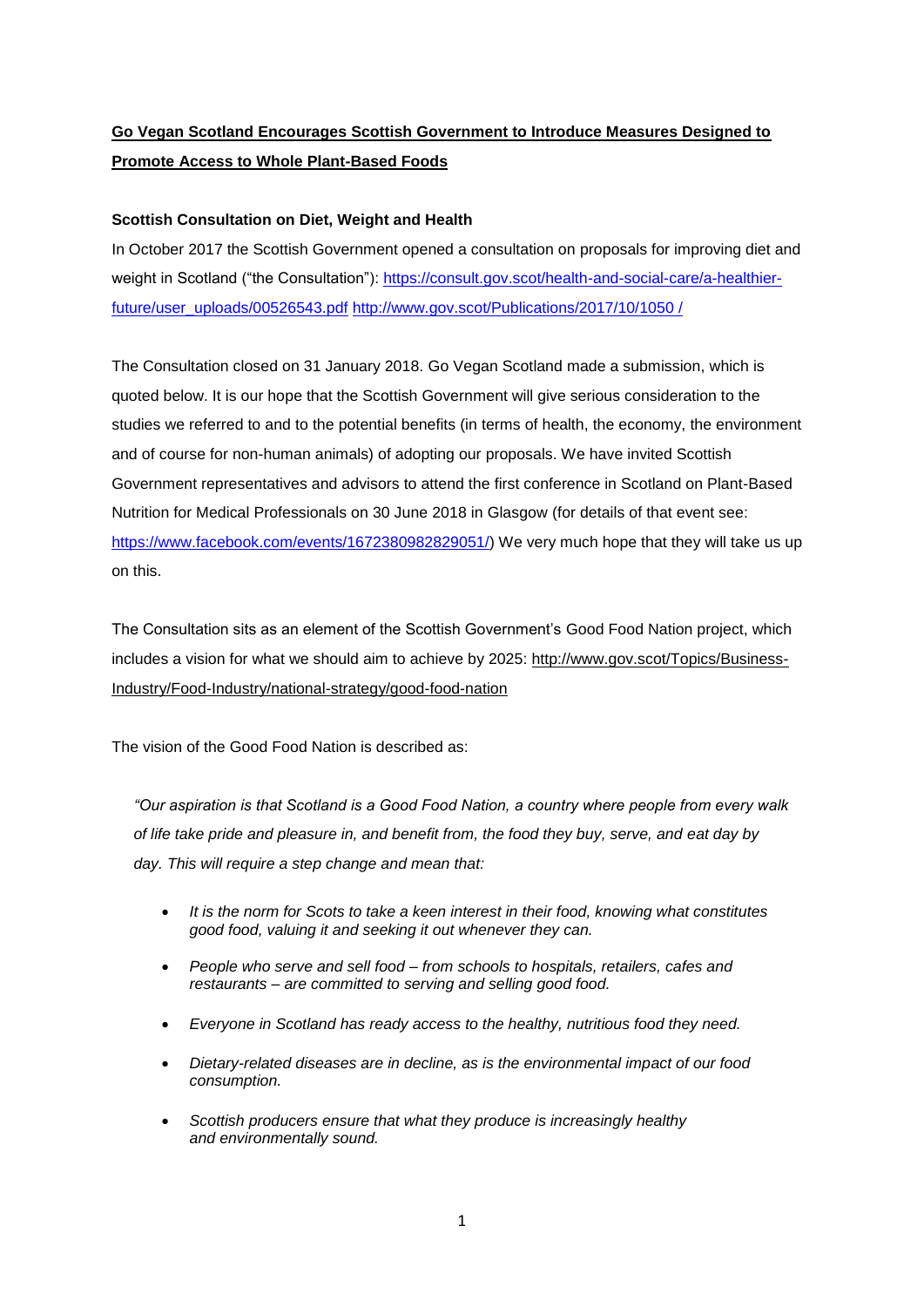- *Food companies are a thriving feature of the economy and places where people want to work.*
- *Other countries look to Scotland to learn how to become a Good Food Nation".*

The Consultation on improving diet and weight sits within this broader project. As this Consultation does not touch on the environmental objectives mentioned in the Good Food Nation vision, we hope that there will be a consultation on the environmental aspects in due course.

The Executive Summary for the Consultation on diet and weight set the scene:

*"This consultation document proposes a range of action to improve diet and weight in Scotland. It draws on experience of implementing the Obesity Route Map, the learning from tackling other public health challenges such as alcohol use and smoking, and a growing body of evidence on the action necessary to improve the health of the whole population.*

*Tackling obesity has already been identified as a priority in Programme for Government with key commitments to limit the marketing of food high in fat, sugar and salt and provide more support for people with type 2 diabetes to lose weight. In launching the consultation, the Government announced funding of £42 million over the next 5 years to expand these services.*

*Other proposals include:*

- *action on junk food advertising*
- *action on food purchases for consumption outside the home*
- *preventative services including information, advice and support for children and families on healthy eating*
- *practical support for small & medium sized food manufacturers to reformulate and develop healthier products*
- *a range of opportunities for people to be more active*
- *working with the public sector and a wide range of partners to support local improvement work on diet & weight*

*We want to hear the views of a wide range of stakeholders on our proposals, the priorities, implementation, and - looking ahead - what more should be done. The evidence on how best to tackle obesity continues to develop so we regard this as a progressive plan of action on which we are open to new ideas and thinking."*

While Go Vegan Scotland is a vegan advocacy group focused on the rights of non-human animals and the promotion of veganism as the way in which we recognise those rights, there is clearly an intersection between:

(1) veganism;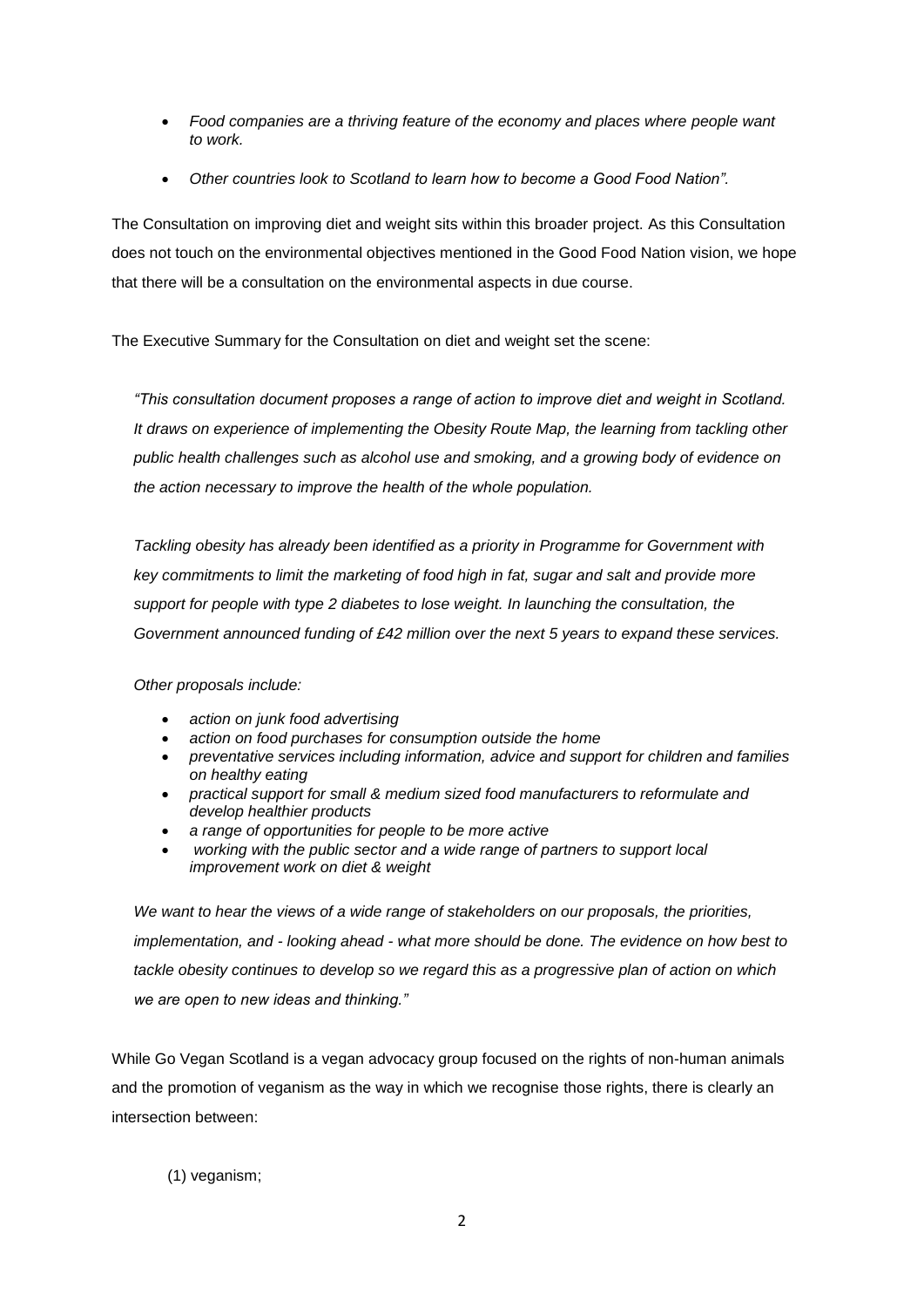(2) the nutrition and health benefits of a whole foods plant-based diet;

(3) the environmental benefits of transitioning from using animals as commodities to growing food, and

(4) a number of related human rights including: access to food and accurate information on nutrition, health and animal rights; worker rights and food poverty.

In recognition of that intersection, Go Vegan Scotland made a submission to the Consultation focused on the food and health issues that have been raised. We did not focus on animal rights, as the Consultation questions do not lend themselves to that and responses focusing on those issues are likely to be disregarded as off topic. We did note, however, that adopting our proposals would not only be incredibly positive in terms of health, but also in terms of the environment and animal rights. We will be making submissions to other consultations opened as part of the Good Food Nation project, some of which are likely to allow for more of a focus on animal rights.

Please share this information with your MP's, medical professionals and any other interested parties, in order that we can encourage those with input to consider the available evidence in support of a whole foods plant-based diet.

## **Go Vegan Scotland Submissions to Scottish Consultation on Diet, Weight and Health**

Submissions were required to follow the format of the Consultation document, providing answers to specific questions. We set out below the Consultation questions and our responses:

# **QUESTION 1 : "The Scottish Government is minded to act to restrict price promotion on food and drink products which are high in fat, salt and sugar. This could include:**

**– multi-buy;**

- **– X for Y;**
- **– temporary price promotions.**

**Are there any other types of price promotion that should be considered in addition to those listed above?**

*Answer 1*

Yes

**Please explain your answer:**

### **Promotion of Nutrient Dense, Healthful Foods**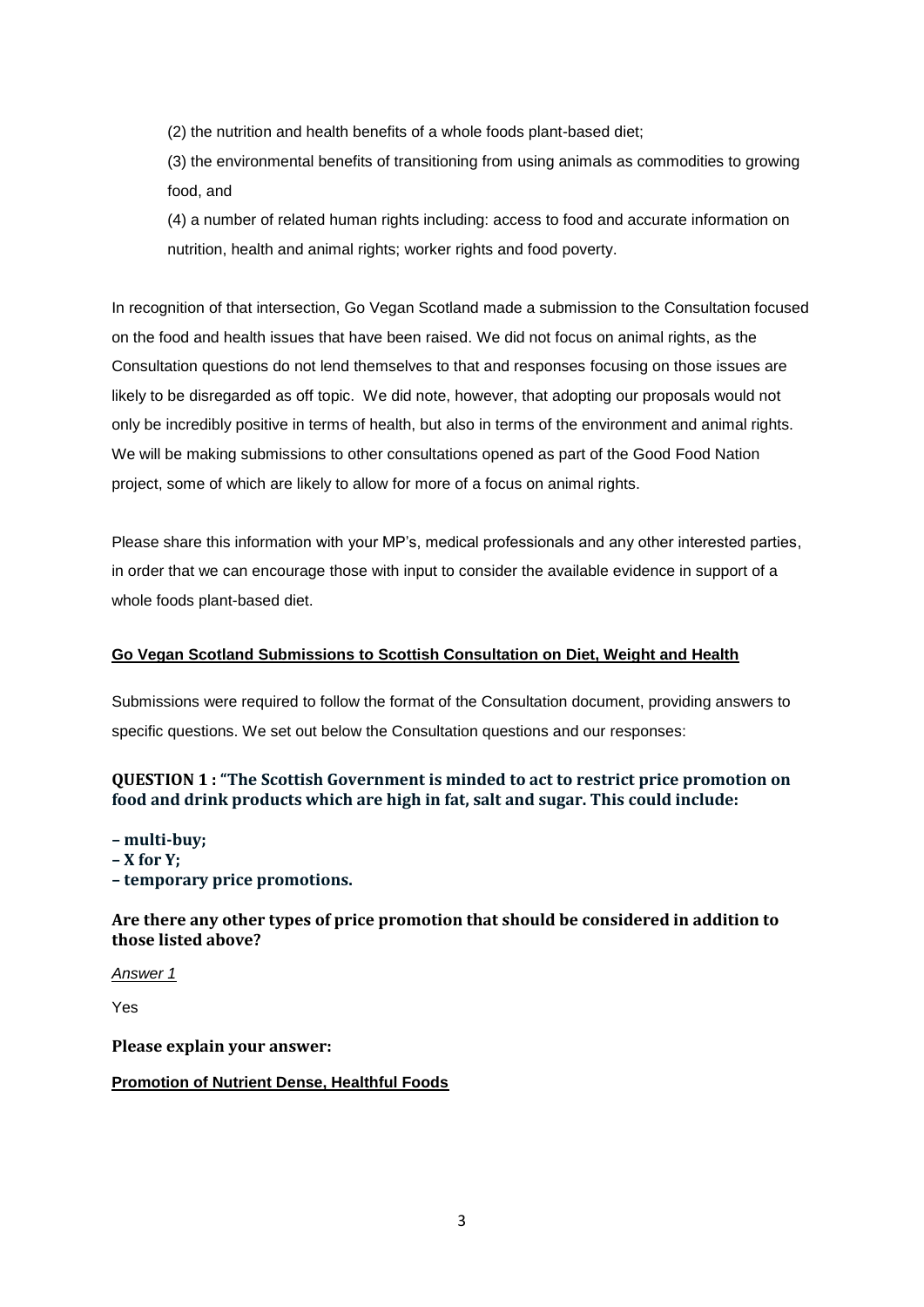The measures being given active consideration appear to focus on the aim of reducing the consumption of certain food types. As important, if not more important, in terms of health and nutrition is encouraging people to consume the nutrient dense foods our bodies need for health and vitality. Many people in Scotland are not obtaining adequate nutrients for the promotion of good health because they are not consuming sufficient quantities of whole plant foods.

There is now a substantial body of peer-reviewed research which indicates that a diet rich in whole plant foods is best for human health. Whole food plant-based ("WFPB") diets emphasise legumes, whole grains, vegetables, fruits, nuts, and seeds.

A WFPB diet, free of all animal derived products, is nutritionally adequate and has been shown to have a significant impact in terms of reducing the likelihood of suffering from many of our most prominent fatal illnesses, including type 2 diabetes, heart disease and many types of cancer, as well as countering obesity, high blood pressure and improving mental health. It has also been shown that adopting a WFPB diet can have a significant impact in terms of treating illnesses once they develop.

In considering measures to promote health and tackle disease we have a duty to review the most up to date information. The relevant studies include:

- **Position of the Academy of Nutrition and Dietetics: Vegetarian Diets J Acad Nutr Diet. 2016;116:1970-1980**: "It is the position of the Academy of Nutrition and Dietetics that appropriately planned vegetarian, including vegan, diets are healthful, nutritionally adequate, and may provide health benefits for the prevention and treatment of certain diseases. These diets are appropriate for all stages of the life cycle, including pregnancy, lactation, infancy, childhood, adolescence, older adulthood, and for athletes….…vegans are at reduced risk of certain health conditions, including ischemic heart disease, type 2 diabetes, hypertension, certain types of cancer, and obesity."
- **Hever J & Cronise RJ. (2017) Plant-based nutrition for healthcare professionals. Journal of Geriatric Cardiology) 14: 355-368**. "Ultimately the dietary change needed in society requires the leadership of all healthcare professionals. A whole food, plant-based diet pattern can be easily achieved and is at least one solution to the tremendous socioeconomic burden that nutritionally-induced, non-communicable chronic diseases places on all of humanity….Plant-based diets are associated with lowering overall mortality and ischemic heart disease mortality; reducing medication needs; supporting sustainable weight management; reducing incidence and severity of high- risk conditions, such as obesity and obesity-related inflammatory markers, hyperglycemia, hypertension, and hyperlipidemia; and even reversing advanced cardio-vascular disease and type 2 diabetes…..These advantages are likely the result of both the consistent consumption of innate health-promoting compounds found in whole plant foods and the reduction of exposure to harmful substances found in animal products and highly pro-cessed foods. Meat (including processed, red, and white assortments), fish, dairy, and eggs contain health-damaging saturated fats, heme iron, Nglycolylneuraminic acid (Neu5Gc), carnitine, and chemical contaminants formed when flesh is cooked, such as polycyclic aromatic hydrocarbons, hetero-cyclic amines, and advanced glycation end products. Highly processed foods encompass a class of commercially produced items made with adulterants including oils, salts, sugars, and other food additives. These aforementioned constituents in animal products and processed foods con-tribute to inflammation, oxidation, and carcinogenesis, promo-ting disease and, therefore, are better omitted from the diet.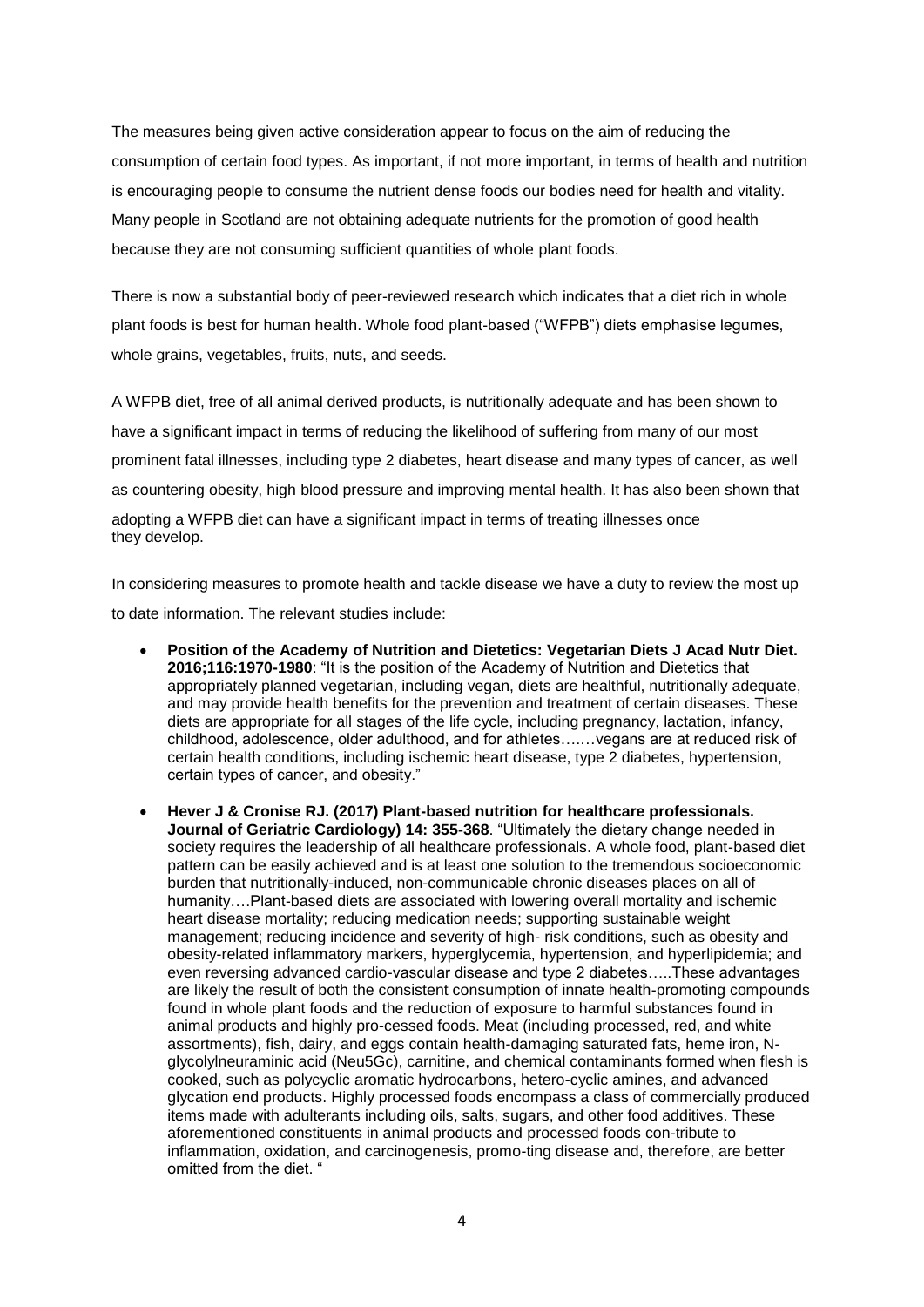- **A study conducted by researchers at the Oxford Martin Programme on the Future of food in 2016**, which considered the potential health, environmental and financial benefits of four types of diet by the year 2050, concluded that the fewer animal products consumed the greater the benefits. They found that adopting a vegan diet could avoid 8.1 million deaths globally. This was due to a combined impact of cutting out meat and increasing intake of fruit and vegetables. They concluded: "Our analysis indicates that dietary changes toward fewer animal and more plant-based foods are associated with significant benefits due to reductions in diet-related mortality." In terms of the economic benefits, they found that the US alone could save \$700-\$1,000 billion per year on healthcare and lost work days. There was also an economic benefit in terms of reduced greenhouse gas emissions of as much as \$570 billion. The study highlights the specific impact on coronary heart disease, stroke, cancer and type 2 diabetes.<http://www.pnas.org/content/113/15/4146.long>
- **Tonstad S, Butler T, Yan R, Fraser GE. (2009) Type of vegetarian diet, body weight and prevalence of type 2 diabetes. Diabetes Care. 32(5):791-796**. "This study demonstrates that while elimination of animal flesh from diet is beneficial, the more closely diet approaches complete elimination of animal foods, the better the outcome with respect to Type 2 diabetes.. ..The main finding was that vegan and lacto-ovo vegetarian diets were associated with a nearly one-half reduction in risk of type 2 diabetes compared with the risk associated with nonvegetarian diets after adjustment for a number of socioeconomic and lifestyle factors, as well as low BMI, that are typically associated with vegetarianism. Pesco- and semi-vegetarian diets were associated with intermediate risk reductions: between one-third and one-quarter. These data indicate that vegetarian diets may in part counteract the environmental forces leading to obesity and increased rates of type 2 diabetes, though only vegan diets were associated with a BMI in the optimal range. Inclusion of meat, meat products, and fish in the diet, even on a less than weekly basis, seems to limit some of the protection associated with a vegan or lacto-ovo vegetarian diet. These findings may be explained by adverse effects of meat and fish."
- **Crowe FL, Appleby PN, Travis RC, Key TJ. (2013) Risk of hospitalization or death from ischemic heart disease among British vegetarians and nonvegetarians: Results from the EPIC-Oxford cohort study. Am J Clin Nutr. 97(3):597-603**. "The results from this prospective analysis involving 15,000 vegetarians and 30,000 nonvegetarians with 1200 cases of IHD show that vegetarians in the United Kingdom have a 32% lower risk of developing IHD than do people who consume meat and/or fish."
- **Rizzo NS, Sabaté J, Jaceldo-Siegl K, Fraser GE. (2011) Vegetarian dietary patterns are associated with a lower risk of metabolic syndrome: The Adventist Health Study 2. Diabetes Care.2011;34(5):1225-1227.**
- **Pettersen BJ, Anousheh R, Fan J, Jaceldo-Siegl K, Fraser GE. (2012) Vegetarian diets and blood pressure among white subjects: Results from the Adventist HealthStudy-2 (AHS-2). Public Health Nutr.2012;15(10):1909-1916.** "This study demonstrates that complete elimination of animal foods from diet has more favourable results in term of hypertension than other diets."
- **Wang F, Zheng J, Yang B, Jiang J, Fu Y, Li D. (2015) Effects of vegetarian diets on blood lipids: A systematic review and meta-analysis of randomized controlled trials. J Am Heart Assoc. 2015;4(10):e002408.** "This systematic review and meta-analysis provides evidence that vegetarian diets effectively lower blood concentrations of total cholesterol, lowdensity lipoprotein cholesterol, high-density lipoprotein cholesterol, and non–high-density lipoprotein cholesterol. Such diets could be a useful nonpharmaceutical means of managing dyslipidemia, especially hypercholesterolemia. Dslipidemia is a primary risk factor for the development of cardiovascular diseases, such as heart disease, stroke, and coronary artery disease."
- **Huang T, Yang B, Zheng J, Li G, Wahlqvist ML, Li D. (2012) Cardiovascular disease mortality and cancer incidence in vegetarians: A meta-analysis and systematic review.**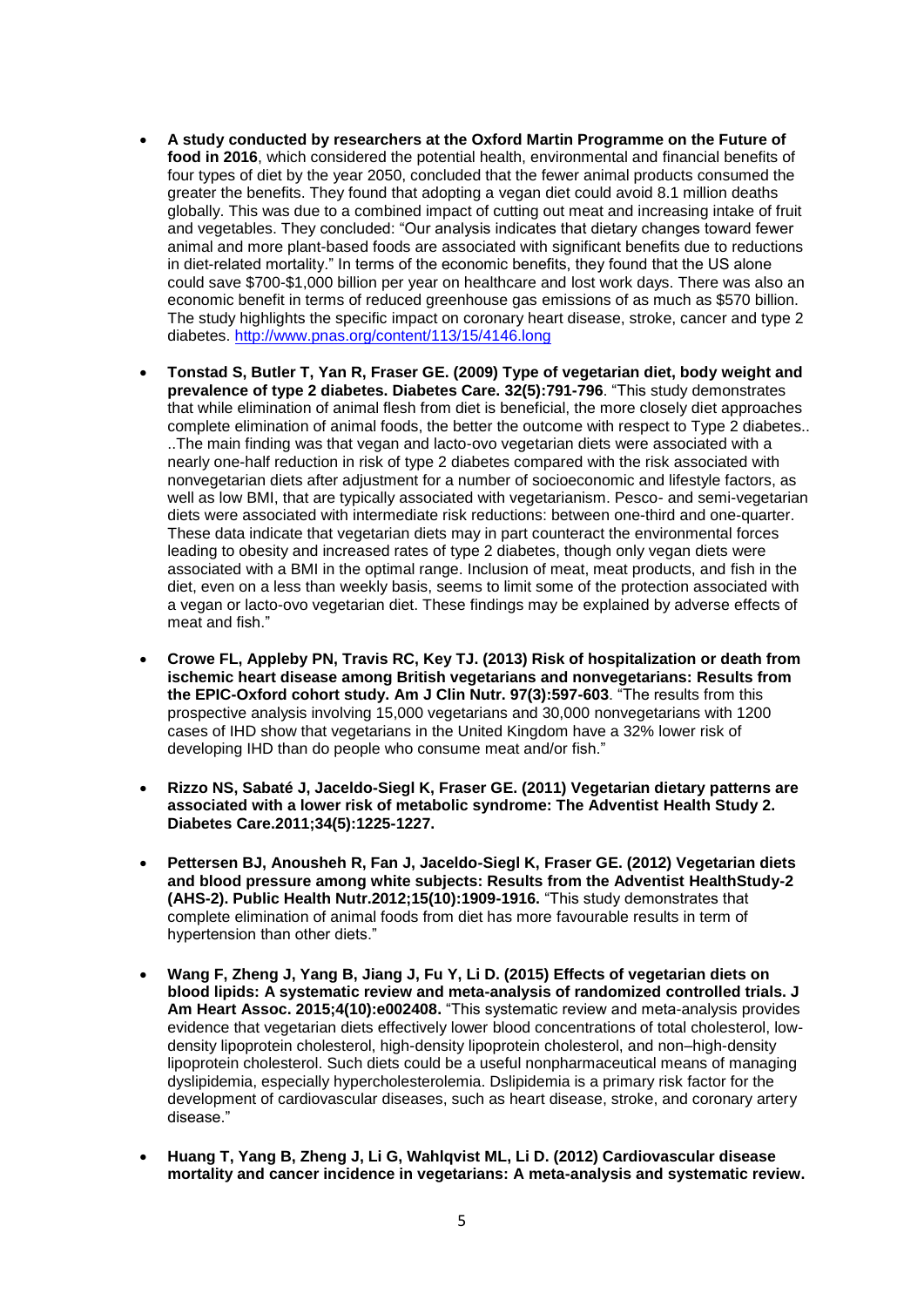**Ann Nutr Metab. 2012;60(4):233-240.** "Our results suggest that vegetarians have a significantly lower ischemic heart disease mortality (29%) and overall cancer incidence (18%) than nonvegetarians."

- **Ornish et al (1990) Can lifestyle changes reverse coronary heart disease? The Lifestyle Heart Trial. The Lancet, 336: 129-33.**
- **Esslestyn et al (2014) A way to reverse CAD? The Journal of Family Practice, Vol 63, No 7.** "The results of this evaluation provide further evidence that plant-based nutrition may prevent, halt, and reverse CAD."
- **Esselstyn, BC (2017) A plant-based diet and coronary artery disease: a mandate for effective therapy. Journal of Geriatric Cardiology 14: 317-320.**
- **Ornish, D, Weidner, G Fair, WR et al (2005) Intensive lifestyle changes may affect the progression of prostate cancer. J Urol, 174(3):1065-9 in Greger, M (2016) How Not To Die, McMillan: London.**
- **Hana Kahleova, ID, Susan Levin, and Neal Barnard (2017) Cardio-Metabolic Benefits of Plant-Based Diets, Nutrients 2017, 9, 848.** "Evidence suggests that plant-based diets may reduce the risk of coronary heart disease events by an estimated 40% and the risk of cerebral vascular disease events by 29%. These diets also reduce the risk of developing metabolic syndrome and type 2 diabetes by about one half. The use of plant-based diets as a means of prevention and treatment of cardio-metabolic disease should be promoted through dietary guidelines and recommendations. Plant-based diets are associated with decreased all-cause mortality and decreased risk of obesity, type 2 diabetes, and coronary heart disease. Plantbased diets are characterized by a reduction or elimination of animal product consumption." "BMI values tend to increase with increasing frequency of animal product consumption. In the Adventist Health Study-2, BMIs were lowest among vegans (23.6 kg/m2), higher in lacto-ovovegetarians (25.7 kg/m2), and highest in nonvegetarians (28.8 kg/m2)." "Diabetes prevalence has been found to be the lowest among vegans (Odds ratio (OR) 0.51; 95% CI 0.40–0.66) and lacto-ovo-vegetarians (OR 0.54; 95% CI 0.49–0.60), compared with nonvegetarians….The benefit of omitting meat, cheese, and eggs was as much as 0.7 points in some studies, and averaged about 0.4 points overall." "High protein intake, especially from meat, increases blood pressure. High potassium intake, however, lowers blood pressure among people with hypertension. Vegetarian diets typically have higher fiber and potassium and lower fat, compared with omnivorous diets…."a recent meta-analysis of randomized clinical trials and observational studies showed clear benefits of plant-based diets for blood pressure. Given the consistent results between the studies, the evidence is strong." "Saturated fat increases plasma LDL cholesterol concentrations. According to a report published by the American Heart Association, replacing saturated fat in the diet and replacing it with polyunsaturated vegetable oil can reduce the risk of cardiovascular disease by about 30%, similar to the effect of statins. The authors concluded that the incidence of cardiovascular disease (CVD) would decrease with such a dietary shift. Dietary cholesterol increases serum total and LDL-cholesterol concentrations. Dietary cholesterol is found only in animal products including meat, dairy, and eggs. Vegetarian and especially vegan dietary patterns improve both fasting and postprandial blood lipids compared with conventional therapeutic diets, with effects similar to those seen with statin therapy. In summary, the findings of interventional trials are in accordance with those of observational studies, and the evidence for improved blood lipid profiles in response to plant-based diets is strong."
- **Esselstyn, CB (2000) In cholesterol lowering, moderation kills. Cleveland Clinical Journal of Medicine, Vol 67. No 8.** "The high-fat American diet is responsible for an epidemic of coronary artery disease. A plant-based diet with less than 10% fat will prevent coronary disease from developing, halt the progress of existing disease, and even reverse the disease in many patients. "
- **Roberts WC (2010). It's the cholesterol, stupid! Am J Cardiol. Nov 1;106(9):1364-6.**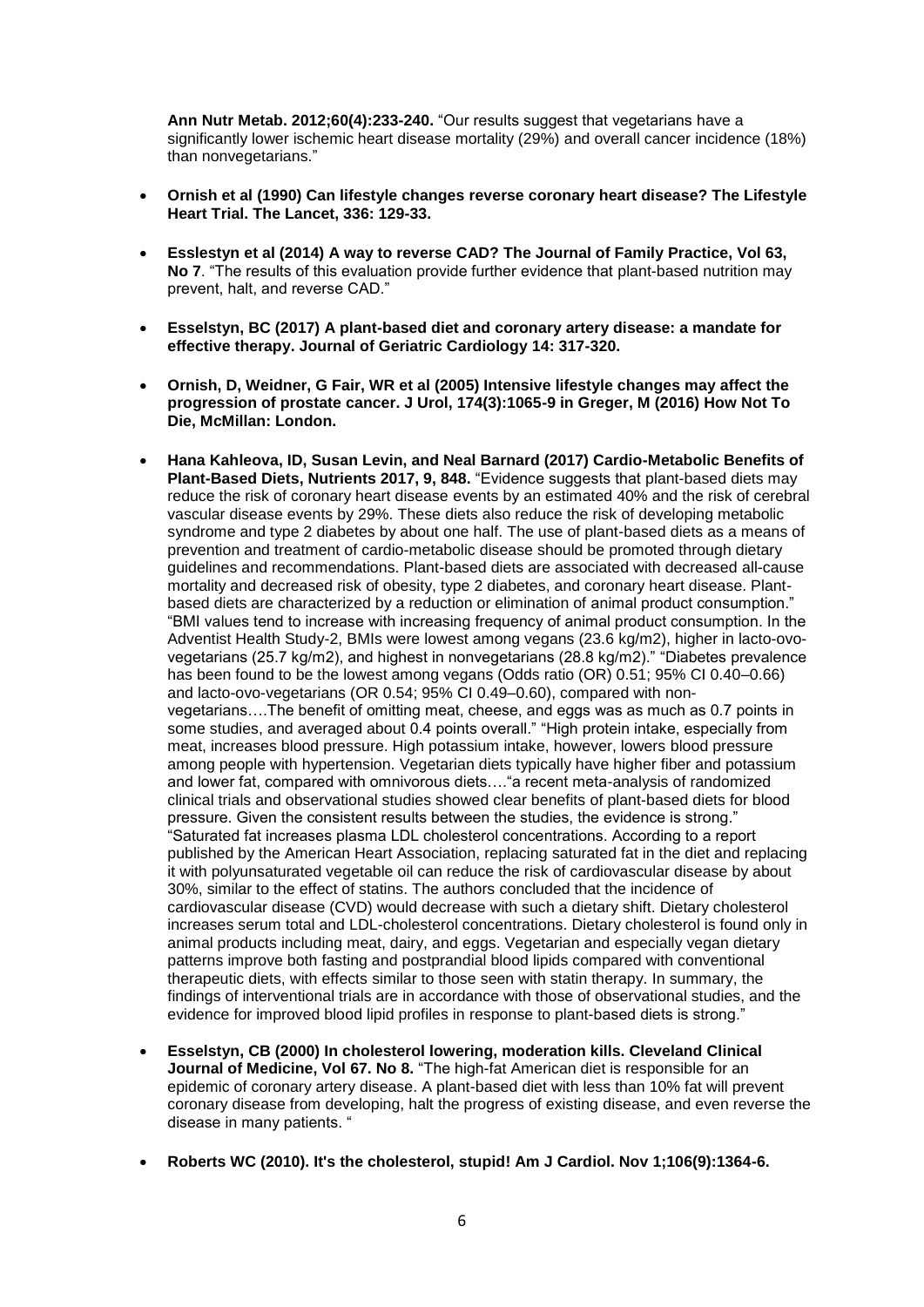- **Kim Allan Williams (2017) Introduction to the "A plant-based diet and cardiovascular disease" special issue J Geriatr Cardiol 2017; 14: 316**. "…the "truth" (i.e. evidence) for the benefits of plant-based nutrition continues to mount. This now includes lower rates of stroke, hypertension, diabetes mellitus, obesity, myocardial infarction and mortality, as well as many non-cardiac issues that affect our patients in cardiology, ranging from cancer to a variety of inflammatory conditions….Our goal must be to get data out to the medical community and the public where it can actually change lives—creating healthier and longer ones…Reading the existing literature and evaluating the impact of plant-based nutrition, it clearly represents the single most important yet underutilized opportunity to reverse the pending obesity and diabetes induced epidemic of morbidity and mortality."
- **Spencer EA, Appleby PN, Davey GK, Key TJ. (2003) Diet and body mass index in 38000 EPIC-Oxford meat-eaters, fish-eaters, vegetarians and vegans. Int J Obes Relat Metab Disord.27(6):728-734.** "Vegans had the lowest mean age-adjusted BMI and meat-eaters the highest. The difference in mean BMI between vegans and meat-eaters was 1.92 kg/m2 in men and 1.54 kg/m2 in women. Mean age-adjusted BMI in both fish-eaters and vegetarians was significantly less than mean age-adjusted BMI in meat-eaters, but significantly greater than mean age-adjusted BMI in vegans."
- **Turner-McGrievy GM, Barnard ND, Scialli AR. (2007) A two-year randomized weight loss trial comparing a vegan diet to a more moderate low-fat diet. Obesity. 15(9):2276- 2281.**
- **Barnard NB, Levin SM, Yokoyama Y. (2015) A systematic review and meta-analysis of change in body weight in clinical trials of vegetarian diets. J Acad Nutr Diet. 115(6):954- 969.**
- **Barnard N, Cohen J, Jenkins DJ, et al. (2006) A low-fat vegan diet improves glycemic control and cardiovascular risk factors in a randomized clinical trial in individuals with type 2 diabetes. Diabetes Care. 29(8):1777-1783**
- **Barnard ND, Katcher HI, Jenkins DJ, Cohen J, Turner-McGrievy G. (2009) Vegetarian and vegan diets in type 2 diabetes management. Nutr Rev.67(5):255-263.** "Vegetarian and vegan diets offer significant benefits for diabetes management. In observational studies, individuals following vegetarian diets are about half as likely to develop diabetes, compared with non-vegetarians. In clinical trials in individuals with type 2 diabetes, low-fat vegan diets improve glycemic control to a greater extent than conventional diabetes diets. Although this enect is primarily attributable to greater weight loss, evidence also suggests that reduced intake of saturated fats and high-glycemic-index foods, increased intake of dietary fibre and vegetable protein, reduced intramyocellular lipid concentrations, and decreased iron stores mediate the influence of plant-based diets on glycemia. Vegetarian and vegan diets also improve plasma lipid concentrations and have been shown to reverse atherosclerosis progression. In clinical studies, the reported acceptability of vegetarian and vegan diets is comparable to other therapeutic regimens. The presently available literature indicates that vegetarian and vegan diets present potential advantages for the management of type 2 diabetes."
- **Bradbury KE, Crowe FL, Appleby PN, Schmidt JA, Travis RC, Key TJ. (2014)** Serum concentrations of cholesterol, apolipoprotein A-I and apolipoprotein B in a total of 1694 meateaters, fish-eaters, vegetarians and vegans.
- **Eur J Clin Nutr. 68(2):178-183.** "In conclusion, this study compares the serum lipid concentrations of British meat-eaters, fish-eaters, vegetarians and vegans, and finds lower serum concentrations of total and non-HDL cholesterol in vegans. Vegans also had very low saturated fat intakes and higher intakes of polyunsaturated fat and fibre."
- **Appleby PN, Davey GK, Key TJ. (2002) Hypertension and blood pressure among meat eaters, fish eaters, vegetarians and vegans in EPIC Oxford. Public Health Nutr. 5(5):645-654**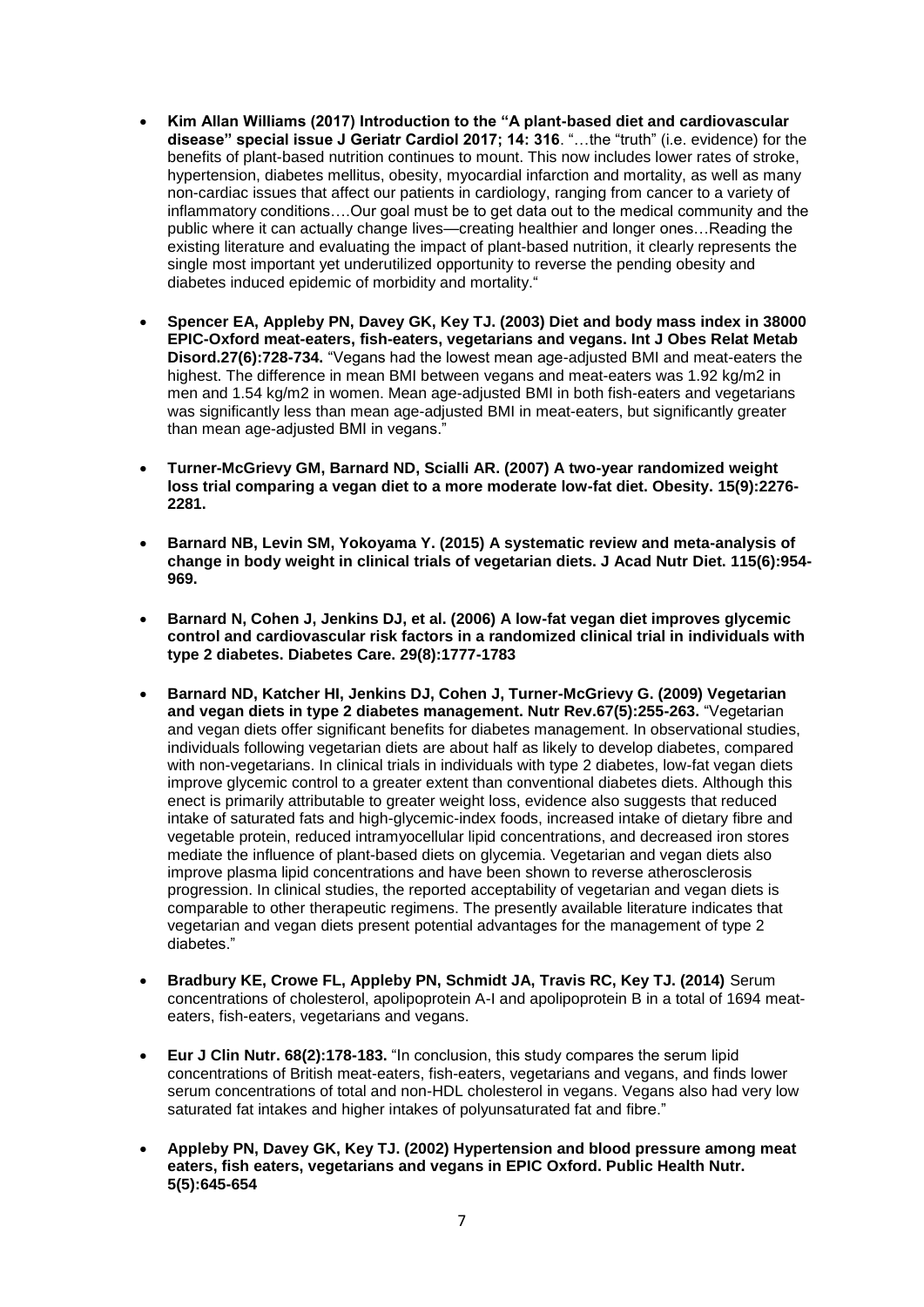**Orlich MJ, Singh PN, Sabaté J, et al. (2013) Vegetarian dietary patterns and mortality in Adventist Health Study 2. JAMA Intern Med.173(13):1230-1238.** "In conclusion, in a large American cohort, we found that vegetarian dietary patterns were associated with lower mortality. The evidence that vegetarian diets, or similar diets with reduced meat consumption, may be associated with a lower risk of death should be considered carefully by individuals as they make dietary choices and by those offering dietary guidance."

The following additional sources have been provided to us by Dr Tom Hubbard, a plant-based GP

based in Ireland:

1. McMacken M, Shah S. A plant-based diet for the prevention and treatment of type 2 diabetes. Journal of Geriatric Cardiology : JGC. 2017;14(5):342-354 doi:10.11909/j.issn.1671- 5411.2017.05.009.<https://www.ncbi.nlm.nih.gov/pubmed/28630614>

2. Ferdowsian, Hope R. et al Effects of Plant-Based Diets on Plasma Lipids. American Journal of Cardiology , Volume 104 , Issue 7 , 947 – 956 <https://www.ncbi.nlm.nih.gov/pubmed/19766762>

3. Ambika Satija, Shilpa N. Bhupathiraju, Donna Spiegelman, Stephanie E. Chiuve, JoAnn E. Manson, Walter Willett, Kathryn M. Rexrode, Eric B. Rimm, Frank B. Hu, Healthful and Unhealthful Plant-Based Diets and the Risk of Coronary Heart Disease in U.S. Adults, Journal of the American College of Cardiology, Volume 70, Issue 4, 2017, Pages 411-422, ISSN 0735- 1097, <https://www.ncbi.nlm.nih.gov/pubmed/28728684>

4. Satija A, Bhupathiraju SN, Rimm EB, et al. Plant-Based Dietary Patterns and Incidence of Type 2 Diabetes in US Men and Women: Results from Three Prospective Cohort Studies. Moore SC, ed. PLoS Medicine. 2016;13(6):e1002039. doi:10.1371/journal.pmed.1002039 <https://www.ncbi.nlm.nih.gov/pubmed/27299701>

5. Choi EY, Allen K, McDonnough M, Massera D, Ostfeld RJ. A plant-based diet and heart failure: case report and literature review. Journal of Geriatric Cardiology : JGC. 2017;14(5):375- 378. doi:10.11909/j.issn.1671-5411.2017.05.003. <https://www.ncbi.nlm.nih.gov/pmc/articles/PMC5466944/>

6. Campbell T. A plant-based diet and stroke. Journal of Geriatric Cardiology : JGC. 2017;14(5):321-326. doi:10.11909/j.issn.1671-5411.2017.05.010. <https://www.ncbi.nlm.nih.gov/pmc/articles/PMC5466937/>

7. Macknin M, Kong T, Weier A, et al. Plant-Based No Added Fat or American Heart Association Diets, Impact on Cardiovascular Risk in Obese Hypercholesterolemic Children and Their Parents. The Journal of pediatrics. 2015;166(4):953-959.e3. doi:10.1016/j.jpeds.2014.12.058. <https://www.ncbi.nlm.nih.gov/pubmed/25684089>

8. Fraser G, Katuli S, Anousheh R, Knutsen S, Herring P, Fan J. Vegetarian diets and cardiovascular risk factors in black members of the Adventist Health Study-2. Public health nutrition. 2015;18(3):537-545. doi:10.1017/S1368980014000263. <https://www.ncbi.nlm.nih.gov/pubmed/24636393>

9. Kahleova H, Levin S, Barnard N. Cardio-Metabolic Benefits of Plant-Based Diets. Nutrients. 2017;9(8):848. doi:10.3390/nu9080848. <https://www.ncbi.nlm.nih.gov/pubmed/28792455>

10. John F. Trepanowski & Krista A. Varady. Veganism Is a Viable Alternative to Conventional Diet Therapy for Improving Blood Lipids and Glycemic Control Critical Reviews in Food Science and Nutrition Vol. 55, Iss. 14, 2015<https://www.ncbi.nlm.nih.gov/pubmed/24922183>

11. Yoko Yokoyama, Susan M Levin, Neal D Barnard; Association between plant-based diets and plasma lipids: a systematic review and meta-analysis, Nutrition Reviews, Volume 75, Issue 9, 1 September 2017, Pages 683–698,<https://doi.org/10.1093/nutrit/nux030>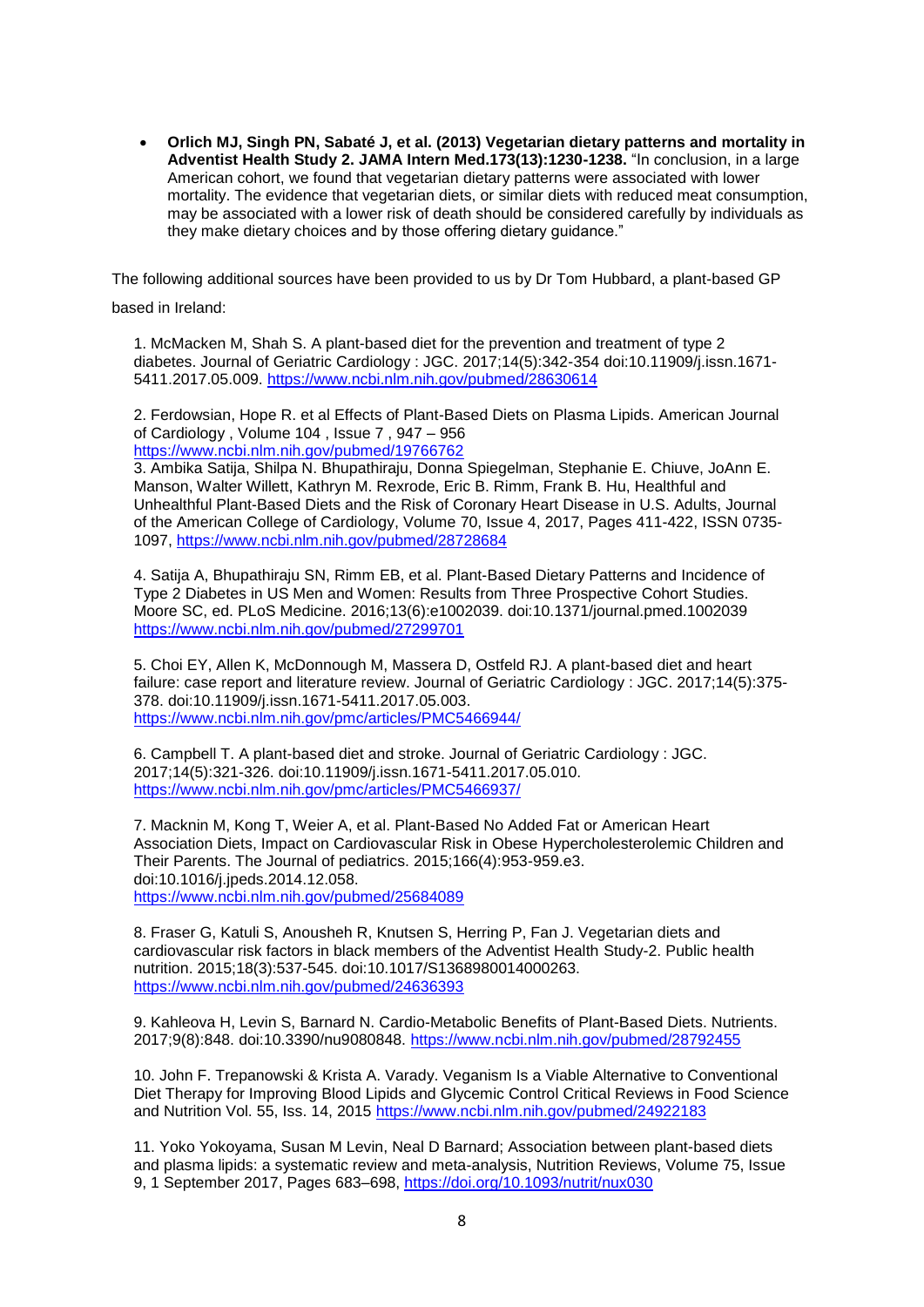12. Grant JD. Time for change: Benefits of a plant-based diet. Canadian Family Physician. 2017;63(10):744-746. <https://www.ncbi.nlm.nih.gov/pmc/articles/PMC5638464/>

13. Alexander S, Ostfeld RJ, Allen K, Williams KA. A plant-based diet and hypertension. Journal of Geriatric Cardiology : JGC. 2017;14(5):327-330. doi:10.11909/j.issn.1671- 5411.2017.05.014.<https://www.ncbi.nlm.nih.gov/pmc/articles/PMC5466938/>

14. Turner-McGrievy G, Mandes T, Crimarco A. A plant-based diet for overweight and obesity prevention and treatment. Journal of Geriatric Cardiology : JGC. 2017;14(5):369-374. doi:10.11909/j.issn.1671-5411.2017.05.002. <https://www.ncbi.nlm.nih.gov/pmc/articles/PMC5466943/>

15. Lifestyle Medicine: A Brief Review of Its Dramatic Impact on Health and Survival <http://www.thepermanentejournal.org/files/2018/17-025.pdf>

16.<https://www.ncbi.nlm.nih.gov/pmc/articles/PMC5466937/>

17. Campbell T. A plant-based diet and stroke. Journal of Geriatric Cardiology : JGC. 2017;14(5):321-326. doi:10.11909/j.issn.1671-5411.2017.05.010. <https://www.ncbi.nlm.nih.gov/pmc/articles/PMC4907357/>

18. Fruit and vegetable intake and the risk of cardiovascular disease, total cancer and all-cause mortality—a systematic review and dose-response meta-analysis of prospective studies Dagfinn Aune Edward Giovannucci Paolo Boffetta Lars T Fadnes NaNa Keum Teresa Norat Darren C Greenwood Elio Riboli Lars J Vatten Serena Tonstad International Journal of Epidemiology, Volume 46, Issue 3, 1 June 2017, Pages 1029–1056, <https://doi.org/10.1093/ije/dyw319>

19. S. J. Petre, D. K. Sackett, D. D. Aday. Do national advisories serve local consumers: An assessment of mercury in economically important North Carolina fish. J. Environ. Monit. 2012 14(5):1410 - 1416.

20. P. Grandjean, J. E. Henriksen, A. L. Choi, M. S. Petersen, C. Dalgaard, F. Nielsen, P. Weihe

21. Marine food pollutants as a risk factor for hypoinsulinemia and type 2 diabetes. Epidemiology 2011 22(3):410 - 417.

22. A. Wallin, D. Di Giuseppe, N. Orsini, P. S. Patel, N. G. Forouhi, A. Wolk. Fish consumption, dietary long-chain n-3 fatty acids, and risk of type 2 diabetes: Systematic review and metaanalysis of prospective studies. Diabetes Care 2012 35(4):918 - 929.

23. R. F. White, C. L. Palumbo, D. A. Yurgelun-Todd, K. J. Heaton, P. Weihe, F. Debes, P. Grandjean. Functional MRI approach to developmental methylmercury and polychlorinated biphenyl neurotoxicity. Neurotoxicology 2011 32(6):975 - 980.

24. M. J. Zeilmaker, J. Hoekstra, J. C. H. van Eijkeren, N. de Jong, A. Hart, M. Kennedy, H. Owen, H. Gunnlaugsdottir. Fish consumption during child bearing age: a quantitative riskbenefit analysis on neurodevelopment. Food Chem Toxicol. 2013 54:30-34.

25. D. A. Axelrad, D. C. Bellinger, L. M. Ryan, T. J. Woodruff. Dose-response relationship of prenatal mercury exposure and IQ: An integrative analysis of epidemiologic data. Environ. Health Perspect. 2007 115(4):609 - 615.

26. E. Oken, A. L. Choi, M. R. Karagas, K. Mariën, C. M. Rheinberger, R. Schoeny, E. Sunderland, S. Korrick. Which fish should I eat? Perspectives influencing fish consumption choices. Environ. Health Perspect. 2012 120(6):790 - 798.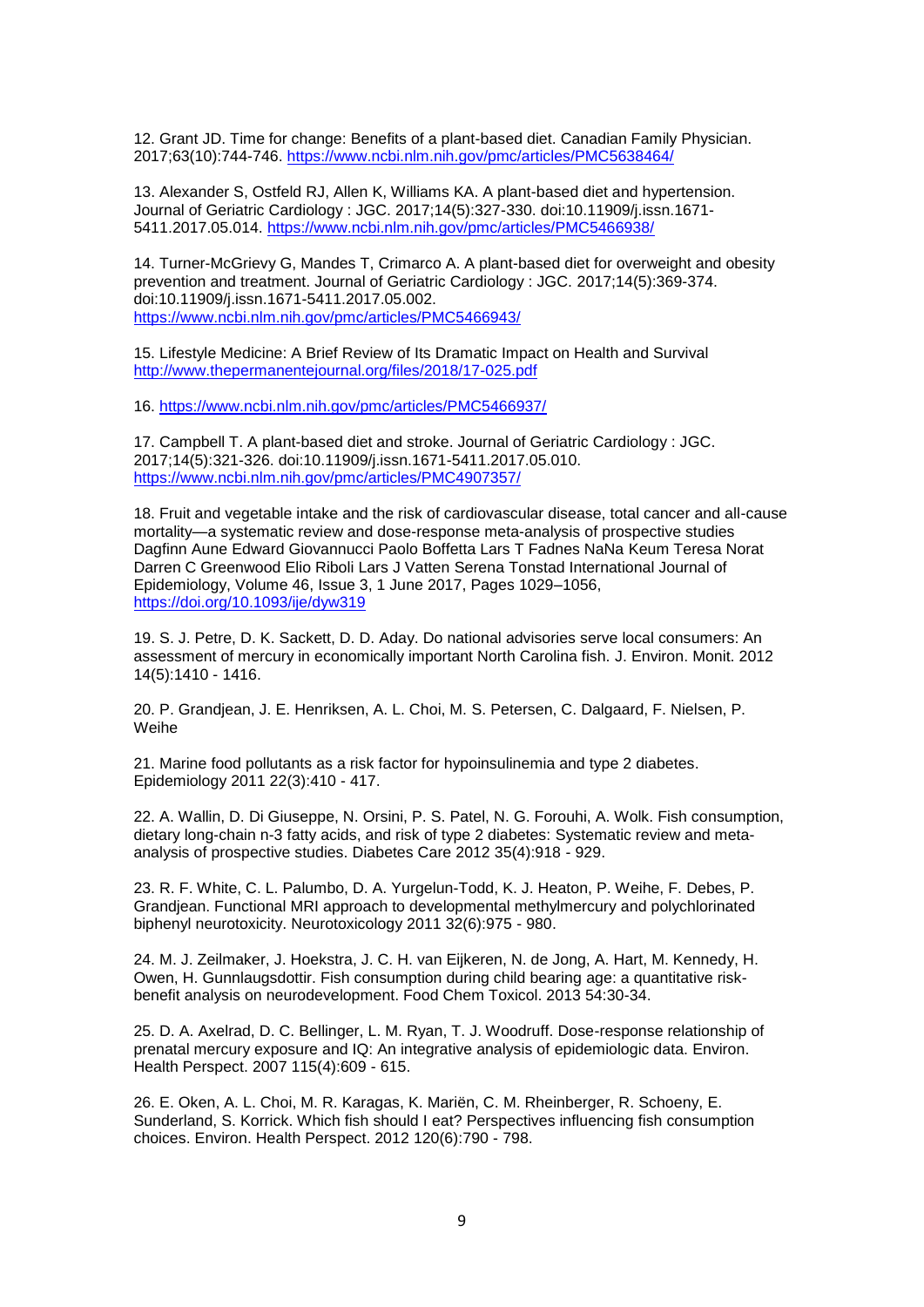27. I. B. Cace, A. Milardovic, I. Prpic, R. Krajina, O. Petrovic, P. Vukelic, Z. Spiric, M. Horvat, D. Mazej, J. Snoj. Relationship between the prenatal exposure to low-level of mercury and the size of a newborn's cerebellum. Med. Hypotheses 2011 76(4):514 - 516.

28. M. R. Karagas, A. L. Choi, E. Oken, M. Horvat, R. Schoeny, E. Kamai, W. Cowell, P. Grandjean, S. Korrick. Evidence on the human health effects of low-level methylmercury exposure. Environ. Health Perspect. 2012 120(6):799 - 806.

29. J. J. Strain, P. W. Davidson, M. P. Bonham, E. M. Duffy, A. Stokes-Riner, S. W. Thurston, J. M. W. Wallace, P. J. Robson, C. F. Shamlaye, L. A. Georger, J. Sloane-Reeves, E. Cernichiari, R. L. Canfield, C. Cox, L. S. Huang, J. Janciuras, G. J. Myers, T. W. Clarkson. Associations of maternal long-chain polyunsaturated fatty acids, methyl mercury, and infant development in the Seychelles Child Development Nutrition Study. Neurotoxicology 2008 29(5):776 - 782.

30. A. M. Lando, Y. Zhang. Awareness and knowledge of methylmercury in fish in the United States. Environ. Res. 2011 111(3):442 - 450.

31. P. A. Olsvik, H. Amlund, B. E. Torstensen. Dietary lipids modulate methylmercury toxicity in Atlantic salmon. Food Chem. Toxicol. 2011 49(12):3258 - 3271.

32. S. D. Stellman, T. Takezaki, L. Wang, Y. Chen, M. L. Citron, M. V. Djordjevic, S. Porta. Persistent organic pollutants and the burden of diabetes. Lancet 2006 368(9535):558- 559.

33. K. Yaginuma-Sakurai, K. Murata, M. Iwai-Shimada, K. Nakai, N. Kurokawa, N. Tatsuta, H. Satoh. Hair-to-blood ratio and biological half-life of mercury: Experimental study of methylmercury exposure through fish consumption in humans. J Toxicol Sci 2012 37(1):123 - 130.

34. L Trasande, Y Lui. Reducing the staggering costs of environmental disease in children, estimated at \$76.6 billion in 2008. Health Aff 2011 30(5): 863-870.

35. J. Julvez, F. Debes, P. Weihe, A .Choi, P. Grandjean. Sensitivity of continuous performance test (CPT) at age 14 years to developmental methylmercury exposure. Neurotoxicol Teritol 2010 32(6): 627-32.

36. M Zhang, E Picard-Deland, A Marette. Fish and Marine Omega-3 Polyunsatured Fatty Acid Consumption and Incidence of Type 2 Diabetes: A Systematic Review and Meta-Analysis. Int J Endocrinol. 2013 2013:501015 Epub 2013 Sep 8.

37. C Lee, A Liese, L Wagenknecht, C Lorenzo, S Haffner, A Hanley. Fish consumption, insulin sensitivity and beta-cell function in the Insulin Resistance Atherosclerosis Study (IRAS). Nutr Metab Cardiovasc Dis. 2013 23(9):829 – 835.

38. JS Zheng, T Huang, J Yang, YQ Fu, D Li. Marine N-3 polyunsaturated fatty acids are inversely associated with risk of type 2 diabetes in Asians: A systematic review and metaanalysis. PLoS ONE. 2012 7(9):e44525.

39. DO Carpenter. Environmental contaminants as risk factors for developing diabetes. Rev Environ Health. 2008 23(1):59 – 74.

40. JHY Wu, R Micha, F Imamura, A Pan, ML Biggs, O Ajaz, L Djousse, FB Hu, D Mozaffarian. Omega-3 fatty acids and incident type 2 diabetes: A systematic review and meta-analysis. Br J Nutr. 2012 107 - Suppl - 2:S214 – 27.

41. A Wallin, D Di Giuseppe, N Orsini, PS Patel, NG Forouhi, A Wolk. Fish consumption, dietary long-chain n-3 fatty acids, and risk of type 2 diabetes: Systematic review and metaanalysis of prospective studies. Diabetes Care. 2012 35(4):918 – 929.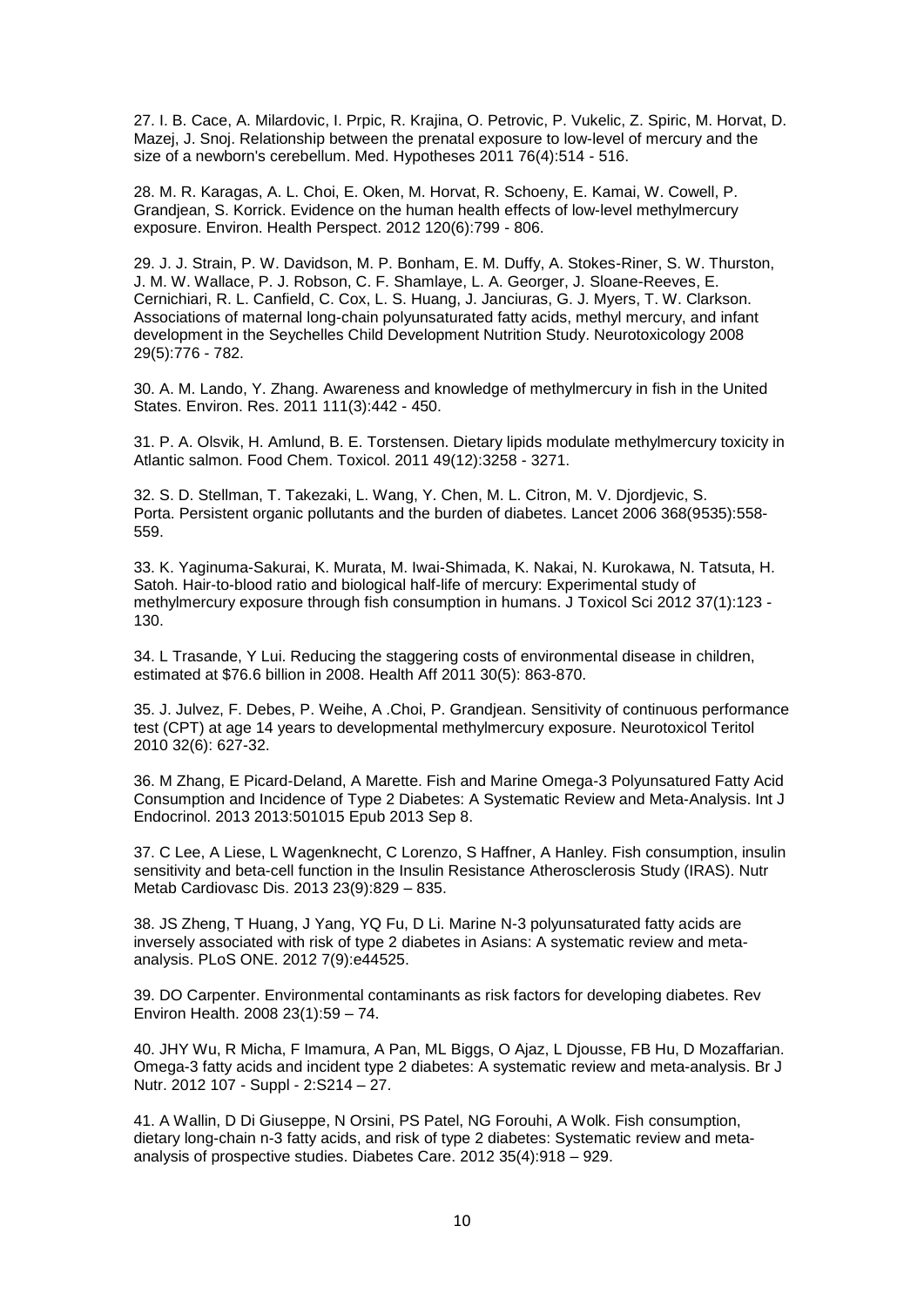42. J Ruzzin. Public health concern behind the exposure to persistent organic pollutants and the risk of metabolic diseases. BMC Public Health. 2012 12(20):298.

43. J Ruzzin, DH Lee, DO Carpenter, DR Jacobs Jr. Reconsidering metabolic diseases: The impacts of persistent organic pollutants. Atherosclerosis. 2012 224(1):1 – 3.

44. Y Zhou, C Tian, C Jia. Association of fish and n-3 fatty acid intake with the risk of type 2 diabetes: A meta-analysis of prospective studies. Br J Nutr. 2012 108(3):408 – 417.

45. P Xun, K He. Fish Consumption and Incidence of Diabetes. Diabetes Care. 2012 35(4):930–938.

For general information please see non-profit group Physicians Committee for Responsible Medicine in the US [\(http://www.pcrm.org/](http://www.pcrm.org/)) and Dr Michael Greger, a plant-based physician in the US who has been researching plant-based nutrition for decades and runs the not-for-profit web site [www.nutritionfacts.org](http://www.nutritionfacts.org/) The documentaries Forks Over Knives and What the Health are also useful and informative sources of information regarding the nutritional and health benefits of a plant-based diet.

The UK not-for-profit group Plant Based Health Professionals UK is holding the first UK conference on plant based nutrition in London on 23 March at Kings College Hospital, and the first Scottish conference will take place on 30 June at Glasgow Royal Infirmary. It would be ideal if relevant people involved in this consultation and in advising the Scottish Government on food, nutrition and health could attend. We are assisting Plant Based Health Professionals in setting up the Scottish conference so please contact us to arrange attendance. We are encouraging Scotland's doctors, nurses and medical students to attend. It is notable that our medical professionals receive very little in the way of nutritional education during their years of study. Dr Greger has made this point in relation to US doctors, but the position in the UK is similar: [https://nutritionfacts.org/2017/06/08/how-much-nutrition](https://nutritionfacts.org/2017/06/08/how-much-nutrition-education-do-doctors-get/)[education-do-doctors-get/](https://nutritionfacts.org/2017/06/08/how-much-nutrition-education-do-doctors-get/)

#### **Recommended Measures Related to Promotion of Healthful Foods**

Given the considerable health benefits of adopting a WFPB diet, with the additional benefits of significantly reduced medical costs, taking steps to promote the consumption of whole plant foods ought to be a priority. Scotland has the opportunity to be a leader in recognising the importance of plant-based nutrition and reflecting that in the measures it introduces in seeking to tackle obesity and poor health.

Given the health benefits of a WFPB diet, the consumption of whole plant foods ought to be promoted throughout Scotland, using specific measures designed to improve access to and availability of good quality, affordable, whole foods, where possible locally grown, along with education and skills training to ensure that everyone, including those in our most socially deprived areas, have the benefit of access to nutritious, healthful, affordable, whole foods.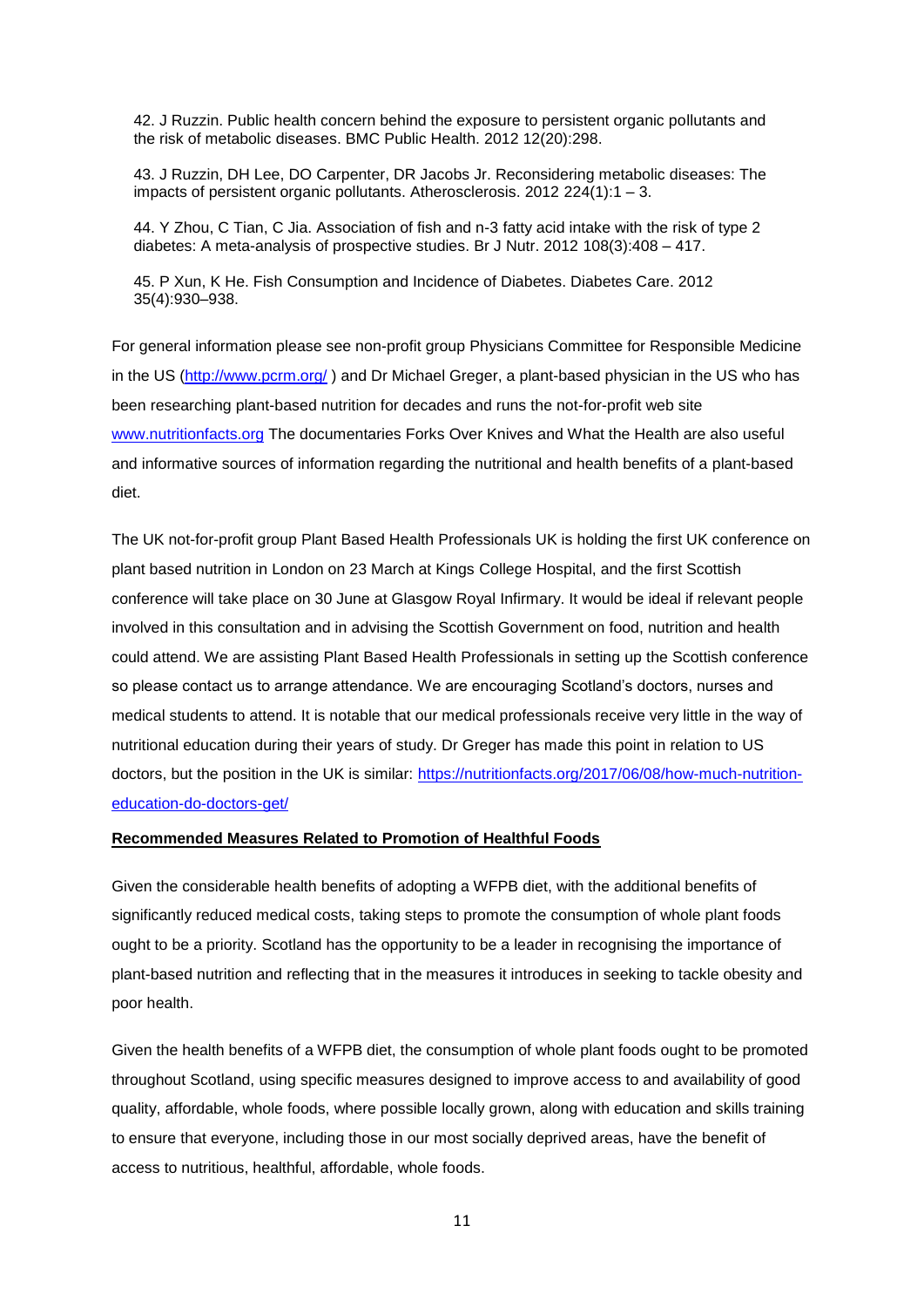The measures that could be taken to promote the consumption of nutrition rich foods include:

• with a view to making whole plant-based foods accessible to everyone, introduce measures to ensure that whole foods are affordable across Scotland, wherever you live and wherever you shop. Whole plant-based foods should always be more affordable than processed, high fat, low nutrient foods.

• price related promotion of whole plant-based foods should extend to prepared foods. It should be cheap for our public institutions to provide whole plant-based food meals. Private venues should also be encouraged to reflect the lower price of whole foods in their plant-based dishes. A plant-based dish ought to be cheaper than the meat/dairy equivalent. The price promotion should carry through to eating out.

• encouraging local production of whole plant foods should assist in making nutritious food more accessible and more affordable, as well as supporting our aims in relation to the creation of a more sustainable economy and reducing our negative impact on the environment (the huge detrimental impact of animal agriculture on our environment has been recognised by the UN).

• promotion of locally grown fruits, vegetables, grains and legumes. The current system does little to encourage this type of farming, whereas huge subsidies are funnelled into the use of animals for food, which is detrimental to our health (as well as raising serious issues of social justice). We ought to be encouraging the use of our arable land for sustainable farming of whole plant foods. Some work has already been done in terms of assessing what plant-based foods grow well in our soil and further work should be done in this area, as well as in terms of assisting existing farmers to transition from using animals to growing whole foods and encouraging more people to work in this area. The Vegan Society has carried out studies with a view to assisting farmers to transition to growing food:

<https://www.vegansociety.com/take-action/campaigns/grow-green> ;

[www.vegansociety.com/growgreen](http://www.vegansociety.com/growgreen) and has confirmed that crops that grow particularly well in Scotland include wheat, barley, oats, and oilseed rape, as well as potatoes and other fruits and vegetables such as strawberries. Hemp also grows well in Scotland and is a crop that can be used for many things including food and clothing. (This will not be news to many who live in Scotland and see these crops growing, but it is more to the question of whether or not we can grow crops on land currently used for animals. While site specific studies would be required, the Vegan Society has identified these crops as being suitable for large sections of Scotland.)

• promotion of local and urban farms. There are a number of grass-roots community groups working to encourage people to get involved in food growth, including in some of our most deprived areas. This is important work, as it encourages people to consider food as a source of nutrients as well as pleasure, while engaging with their community and learning a life skill. These groups get little in the way of support or funding. E.g.: <https://www.farmgarden.org.uk/your-area/scotland>

• educate children in our schools about growing food (not using and killing animals). Introduce small urban farms into our schools and support those projects to ensure that they are used.

• support projects to educate people in basic plant-based cooking skills. Many people reach adulthood without basic cooking skills, which is a serious hindrance in terms of the pursuit of better health, given that nutritious self-prepared meals will be better for us as well as cheaper than packaged processed food. For an example of such a project see the PCRM.org food for life programme in the UK:

[http://www.lifeafterhummus.com](http://www.lifeafterhummus.com/)

# **Identification of Harmful Foods**

On the other hand, the consumption of animal derived products has been shown to be detrimental to our health.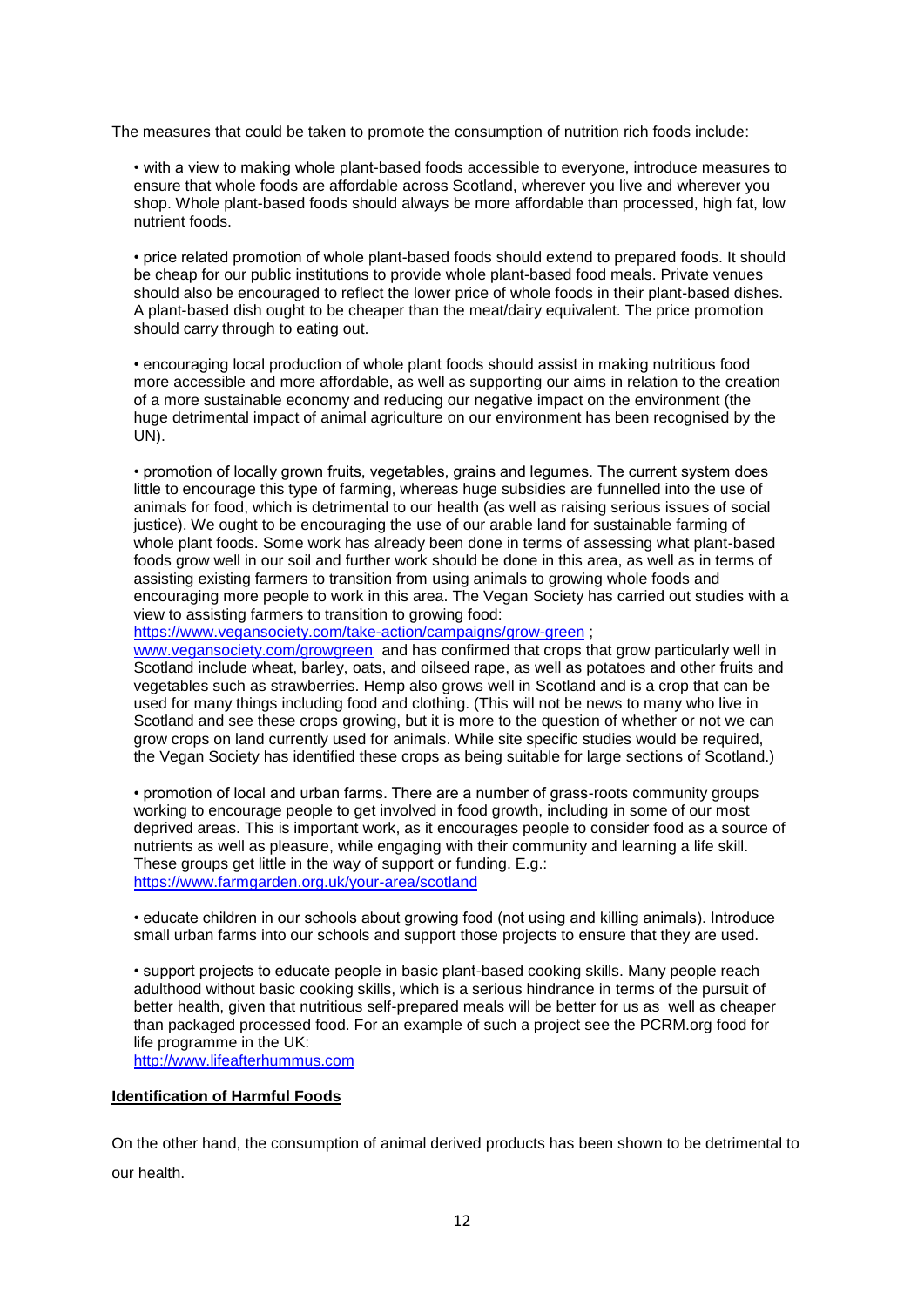Processed meat (e.g. bacon, ham etc) has been classed as carcinogenic to humans, while red meat

has been classed as a probable carcinogen. See for example IARC Monographs evaluate

consumption of red meat and processed meat [http://www.iarc.fr/en/media-](http://www.iarc.fr/en/media-centre/pr/2015/pdfs/pr240_E.pdf)

[centre/pr/2015/pdfs/pr240\\_E.pdf](http://www.iarc.fr/en/media-centre/pr/2015/pdfs/pr240_E.pdf) and the WHO Classification of Meat as Carcinogen:

<http://www.who.int/features/qa/cancer-red-meat/en/>

Beyond processed and red meat, studies indicate more generally that the consumption of meat, fish,

dairy and eggs are detrimental to our health:

• Barnard, ND, Nicholson, A, Howard, JL, (1995) The Medical Costs Attributable to Meat Consumption Preventive Medicine, 24, 646-655

• Li Y, , Zhou C, Zhou X, Li L. (2013) Egg consumption and risk of cardiovascular diseases and diabetes: a meta-analysis. Atherosclerosis. Aug;229(2):524-30. "Egg serves as the major source of dietary cholesterol, containing 213 mg cholesterol per egg. Evidence from animal and human metabolic studies have found that dietary cholesterol from egg could raise serum levels of low density lipoprotein cholesterol (LDL-C), a well-established independent risk factor for cardiometabolic diseases including cardiovascular diseases (CVD) and diabetes. ….In conclusion, our meta-analysis indicates that there is positive dose-response association between egg consumption and the risk of CVD and diabetes."

• Milk & Prostate Cancer: The Evidence [\(http://www.pcrm.org/health/health-topics/milk-and](http://www.pcrm.org/health/health-topics/milk-and-prostate-cancer-the-evidence-mounts)[prostate-cancer-the-evidence-mounts](http://www.pcrm.org/health/health-topics/milk-and-prostate-cancer-the-evidence-mounts) ) "Major studies suggesting a link between milk and prostate cancer have appeared in medical journals since the 1970s. Two of six cohort studies (research studies following groups of people over time) found increased risk with higher milk intakes. Five studies comparing cancer patients to healthy individuals found a similar association…..In 1997, the World Cancer Research Fund and the American Institute for Cancer Research concluded that dairy products should be considered a possible contributor to prostate cancer. …Whole grains, beans and other legumes, vegetables, and fruits are cancer fighters. Plant foods are low in fat, high in fiber, and loaded with protective cancer-fighting nutrients. But animal products—meat, dairy, eggs—are linked to several forms of the disease. …..The most healthful diets eliminate meat, dairy products, eggs, and fried foods."

• Lifestyle Medicine: A Brief Review of Its Dramatic Impact on Health and Survival <http://www.thepermanentejournal.org/files/2018/17-025.pdf>

• Dairy product consumption and risk of hip fracture: a systematic review and meta-analysis, Shanshan Bian, Jingmin Hu, Kai Zhang, Yunguo Wang, Miaohui Yu and Jie Ma BMC Public HealthBMC<https://doi.org/10.1186/s12889-018-5041-5>

• Lu W, Chen H, Niu Y, Wu H, Xia D, Wu Y. Dairy products intake and cancer mortality risk: a meta-analysis of 11 population-based cohort studies. Nutrition Journal. 2016;15:91. doi:10.1186/s12937-016-0210-9.

• Wang J, Li X, Zhang D. Dairy Product Consumption and Risk of Non-Hodgkin Lymphoma: A Meta-Analysis. Nutrients. 2016;8(3):120. doi:10.3390/nu8030120.

• Sun Y, Lin L-J, Sang L-X, Dai C, Jiang M, Zheng C-Q. Dairy product consumption and gastric cancer risk: A meta-analysis. World Journal of Gastroenterology : WJG. 2014;20(42):15879-15898. doi:10.3748/wjg.v20.i42.15879.

• Food for Life Cancer Project, PCRM [\(https://www.pcrm.org/health/cancer-resources/diet](https://www.pcrm.org/health/cancer-resources/diet-cancer/facts/foods-for-cancer-prevention)[cancer/facts/foods-for-cancer-prevention](https://www.pcrm.org/health/cancer-resources/diet-cancer/facts/foods-for-cancer-prevention) ): "Although the total amount of fat one eats is of concern, there is evidence that animal fat is much more harmful than vegetable fat. One study noted a 200 percent increase in breast cancer among those who consume beef or pork five to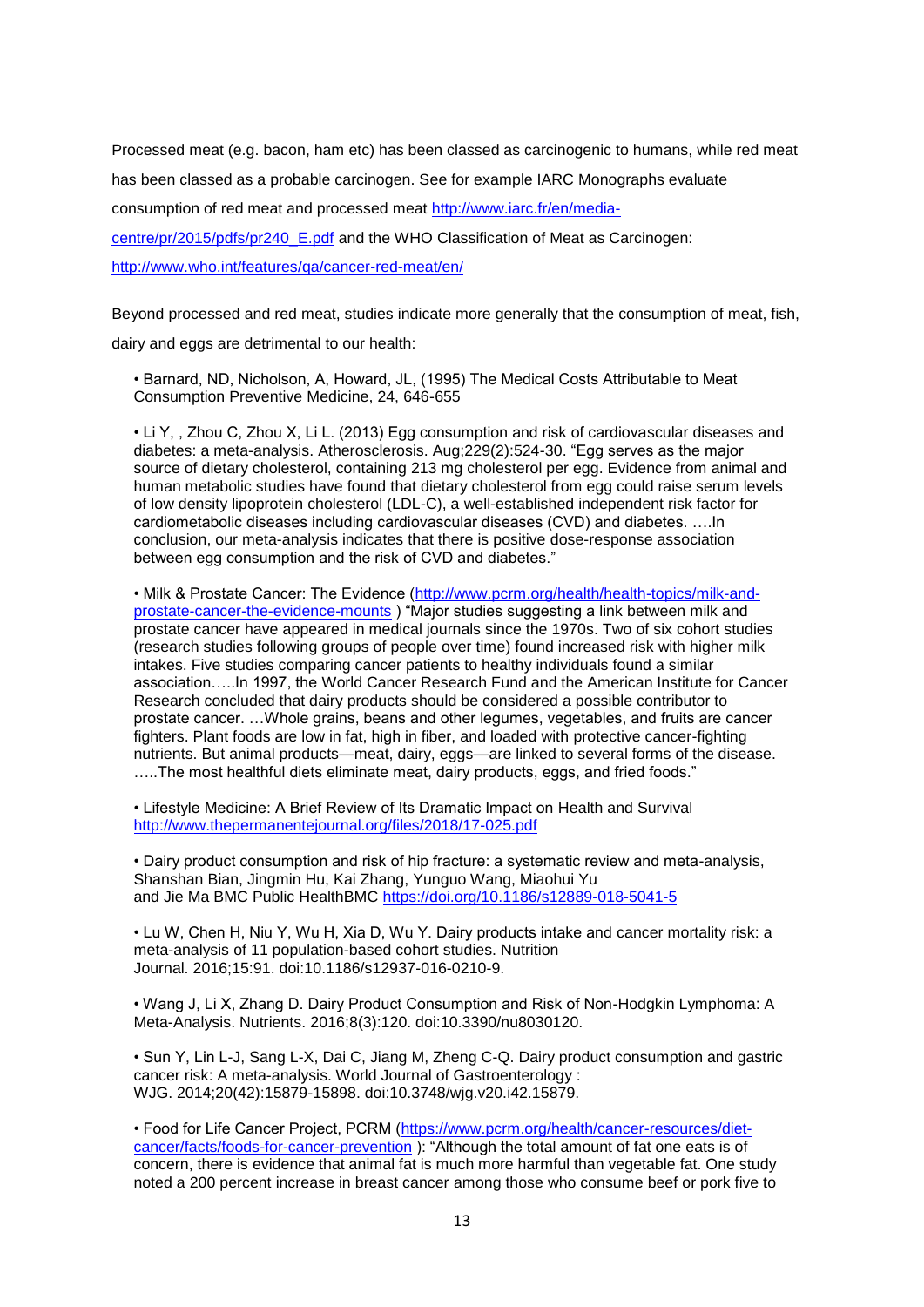six times per week. Dr. Sheila Bingham, a prominent cancer researcher from the University of Cambridge, notes that meat is more closely associated with colon cancer than any other factor. Meat and milk are also linked to both prostate and ovarian cancers."

• Bingham SA. (1988) Meat, starch, and non-starch polysaccharides and bowel cancer. Am J Clin Nutr. 1988;48:762-767.

Rose DP, Boyar AP, Wynder EL. (1986) International comparisons of mortality rates for cancer of the breast, ovary, prostate, and colon, and per capita food consumption. Cancer. 1986;58:2363-2371.

• PCRM Factsheet on Eggs [http://www.pcrm.org/sites/default/files/pdfs/health/Nutrition-Fact-](http://www.pcrm.org/sites/default/files/pdfs/health/Nutrition-Fact-Sheets/Eggs-fact-sheet.pdf)[Sheets/Eggs-fact-sheet.pdf](http://www.pcrm.org/sites/default/files/pdfs/health/Nutrition-Fact-Sheets/Eggs-fact-sheet.pdf) "There are many reasons to eliminate eggs from your diet. Recent studies suggest that egg consumption can cause heart disease, diabetes and even cancer."

• Michaëlsson, K, Wolk, A, Langenskiöld, S, Basu, S, Warensjö Lemming, E, Melhus, H, Byberg, L (2014) Milk intake and risk of mortality and fractures in women and men: cohort studies. British Medical Journal,;349:g6015. "A higher consumption of milk in women and men is not accompanied by a lower risk of fracture and instead may be associated with a higher rate of death."

• Li-Qiang, Q et al (2007) Milk consumption is a risk factor for prostate cancer in Western countries: evidence from cohort studies. Asia Pac J Clin Nutr;16 (3):467-476 "We have previously found a positive association between milk consumption and prostate cancer risk using meta-analysis to analyze published case-control studies. In the present study, further meta-analysis was conducted to estimate the summary relative risk (RR) between the consumption of milk and dairy products and prostate cancer from cohort studies published between 1966- 2006…These findings, together with the previous study, suggest that the consumption of milk and dairy products increases the risk of prostate cancer."

• Chan, JM, Stampfer, MJ, Ma,J, Gann, PH, Gaziano, JM and Giovannucci, EL (2001). Dairy products, calcium, and prostate cancer risk in the Physicians' Health Study. Am J Clin Nutr 74:549–54. "These results support the hypothesis that dairy products and calcium are associated with a greater risk of prostate cancer."

• Susanna C Larsson, SC, Bergkvist, L, Wolk, A (2004) Milk and lactose intakes and ovarian cancer risk in the Swedish Mammography Cohort .Am J Clin Nutr 80:1353–7."Our data indicate that high intakes of lactose and dairy products, particularly milk, are associated with an increased risk of serous ovarian cancer."

• Kroenke, CH, Kwan, ML, Sweeney, C, Castillo, A, Caan, BJ (2013) High- and Low-Fat Dairy Intake, Recurrence, and Mortality After Breast Cancer Diagnosis. Natl Cancer Inst;105:616– 623 "Greater intake of high-fat dairy was related to higher risk of breast cancer–specific and non–breast cancer mortality in this cohort of long-term, early-stage breast cancer survivors. "

In light of the connection between the consumption of meat, fish, dairy and eggs and disease, illhealth and obesity, we encourage the Scottish Government to reflect this in the measures they introduce. Alongside measures designed to promote the consumption of whole plant foods should sit measures designed to reduce the consumption of all animal derived products.

We appreciate that farming involving the use of animals is seen as an important revenue producing sector in our economy, and in that of the UK and the EU, and it is for that reason that a significant proportion of an animal farmer's income is made up of subsidies. However, our nation's health and our right to access to healthful food ought to take precedence. In any event, continuing to support the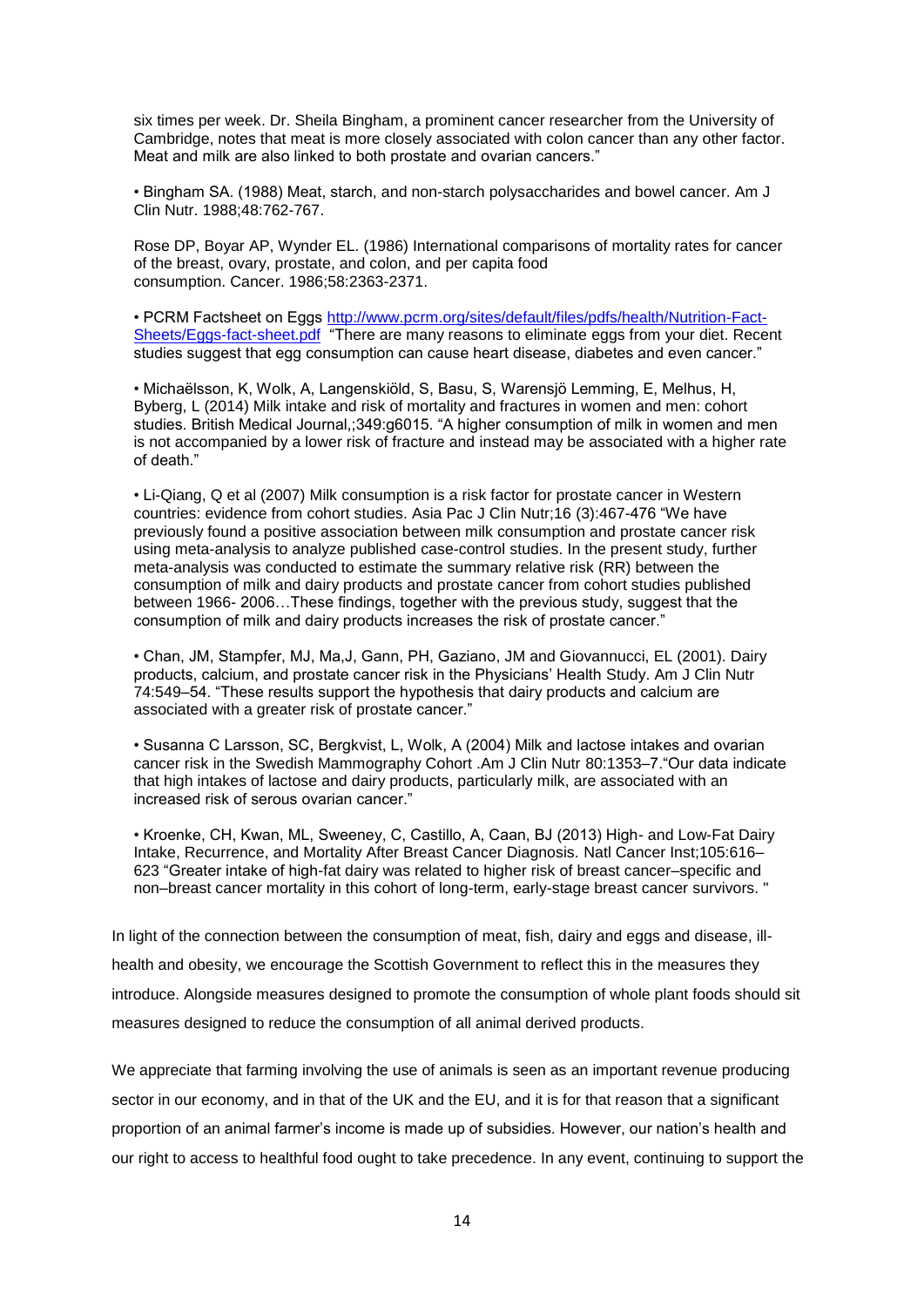animal-use industries is unsustainable and inconsistent with our objective of reducing our negative impact on the environment, and if we support farmers in transitioning to crop, fruit and vegetable production and support plant-based businesses, we ought to be able to make this positive for the economy and business as well as for our health, the environment and animals.

## **Question 2: How do we most efficiently and effectively define the types of food and drink that we will target with these measures? Please explain your answer.**

*Answer 2:* 

It should be relatively straightforward to identify WFPB foods and food containing animal derived ingredients, in order to promote the former and discourage the consumption of the latter.

A 2016 UN study "Plates, pyramids and planets Developments in national healthy and sustainable dietary guidelines: a state of play assessment," by the Food and Agriculture Organisation and Food Climate Research Network, urges governments to develop guidelines that promote 'win-win' diets, in terms of nutritional value, health, sustainability and the environment. They noted that:

"Current food systems jeopardize current and future food production and fail to nourish people adequately. The starting point for this report is the observation – founded on a growing body of research – that if we are to address the multiple social, health and environmental challenges caused by, and affecting food systems, global populations need to move towards dietary patterns that are both healthy and also respectful of environmental limits. As such, an integrated understanding of what such diets look like is needed, as is action to foster the necessary shifts in consumption. There is increasingly robust evidence to suggest that dietary patterns that have low environmental impacts can also be consistent with good health – that win-wins are possible, if not inevitable…. However, despite the growing evidence base, government action is lagging behind. One important step that governments can take to signal their commitment to a more sustainable and healthy future, is to develop and disseminate food based dietary guidelines (FBDG) that embed health and sustainability objectives. These can then form the basis of policies seeking to foster such patterns. The purpose of this report is to highlight instances of forward think" (page 1-2 of report)

The win-win diet in terms of health and the environment, as they see it, is "Based around: minimally processed tubers and whole grains; legumes; fruits and vegetables – particularly those that are field grown, "robust" (less prone to spoilage) and less requiring of rapid and more energy intensive transport modes."

In summarising their findings, having looked at the few countries who have taken steps to promote the "win-win" diet, the FAO noted that an important element in a country taking steps to promote healthy and more environmentally friendly eating practices is to highlight in the national food guidelines "that a largely plant-based diet has advantages for health and for the environment."(Page 2) Sweden has gone further and provides more detailed advice on which plant based foods are to be preferred. There is plenty of quidance on this, for example: [http://nutritionstudies.org/whole-food-plant-based-diet](http://nutritionstudies.org/whole-food-plant-based-diet-guide/)[guide/](http://nutritionstudies.org/whole-food-plant-based-diet-guide/)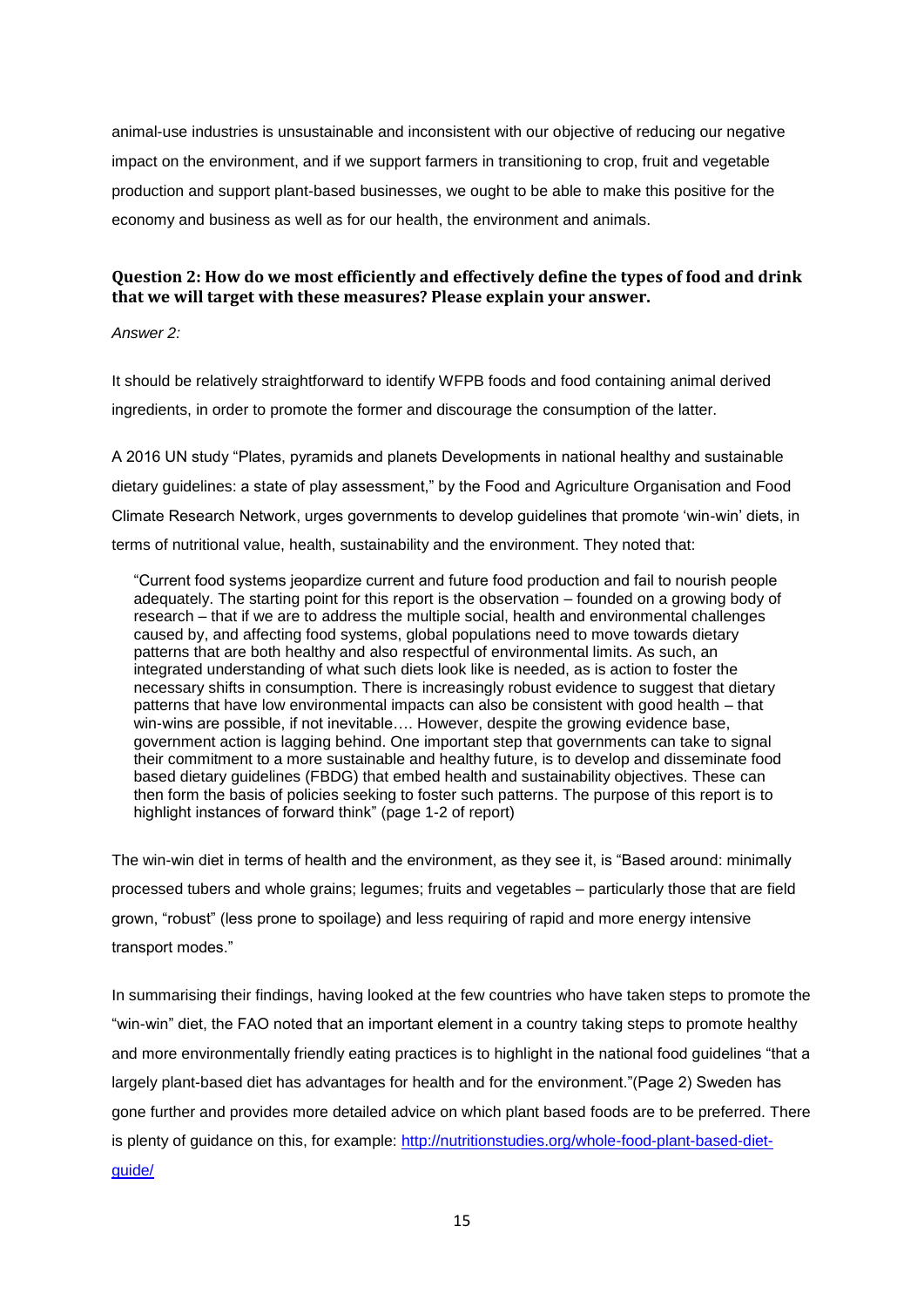Germany and Brazil stand out as leaders in this area, having national food guidelines that recommend that people: "Choose mainly plant-based foods. Enjoy 5 portions of fruit and vegetables daily," and "Eat foods mainly of plant origin. Chose seasonal and locally grown produce."

<http://www.un.org/apps/news/story.asp?NewsID=53984#.WnGfBWcV-M8> / [http://www.fao.org/3/a](http://www.fao.org/3/a-i5640e.pdf)[i5640e.pdf](http://www.fao.org/3/a-i5640e.pdf)

Brazil has built on these guidelines by making its free school lunches fully plant-based: <http://www.onegreenplanet.org/news/brazil-serves-vegan-school-lunches/>

Canada is in the process of changing its food guidelines to place far greater emphasis on the importance of consuming whole plant-based foods and has removed dairy as a food group: [https://www.huffingtonpost.com/entry/progress-canadas-new-food-guide-will-favor](https://www.huffingtonpost.com/entry/progress-canadas-new-food-guide-will-favor-plant_us_5966eb4ce4b07b5e1d96ed5e)[plant\\_us\\_5966eb4ce4b07b5e1d96ed5e](https://www.huffingtonpost.com/entry/progress-canadas-new-food-guide-will-favor-plant_us_5966eb4ce4b07b5e1d96ed5e)

# **Question 3: To what extent do you agree with the actions we propose on non-broadcast advertising of products high in fat, salt and sugar?**

Agree

## **Please explain your answer:**

Restrictions on the advertising and promotion of animal derived foods would be consistent with what we have said in Answer 1. However, the currently contemplated measures do not appear to make any distinction between animal fat and fat found in nutrient dense plant foods, such as avocados and nuts and seeds. In our view a clear distinction ought to be made. See e.g.

<https://nutritionfacts.org/video/good-great-bad-killer-fats/>; <https://nutritionfacts.org/topics/animal-fat/> ;<http://www.pcrm.org/health/saturated-fat>

The problematic fat in relation to heart disease is cholesterol:

"Cholesterol is found in all foods that come from animals: red meat, poultry, fish, chicken, eggs, milk, cheese, yogurt, and other dairy products. Choosing lean cuts of meat is not enough; the cholesterol is mainly in the lean portion. Many people are surprised to learn that chicken contains as much cholesterol as beef, 25 mg per ounce. Every 4-ounce serving of beef or chicken contains 100 mg of cholesterol. Most shellfish are also very high in cholesterol. All animal products should be avoided for this reason. No foods from plants contain cholesterol, since plants do not have a liver to produce it. Animal products, including meat and dairy products, as well as fried food and vegetable oils are all loaded with fat. The food industry reports the fat content by weight, which allows the water content to throw off the measurements and make these products look more healthful than they actually are. The most important piece of information to look for is the percentage of calories from fat. In the leanest cuts of beef, about 30 percent of the calories come from fat. Skinless chicken is nearly as high at 23 percent. Even without the skin, chicken is never truly a low-fat food. Most cheeses contain 60 to 80 percent of calories from fat, and ice creams often contain 45 to 65 percent. Butter, margarine, and oils of all types typically contain 95 to 100 percent of calories from fat. Grains, beans, vegetables, and fruits have less than 10 percent of their calories coming from fat. Animal products also contain saturated fat, which causes the liver to produce more cholesterol. Unsaturated fats do not have this effect. A diet based on plant foods—grains, beans, vegetables, and fruits—is the best way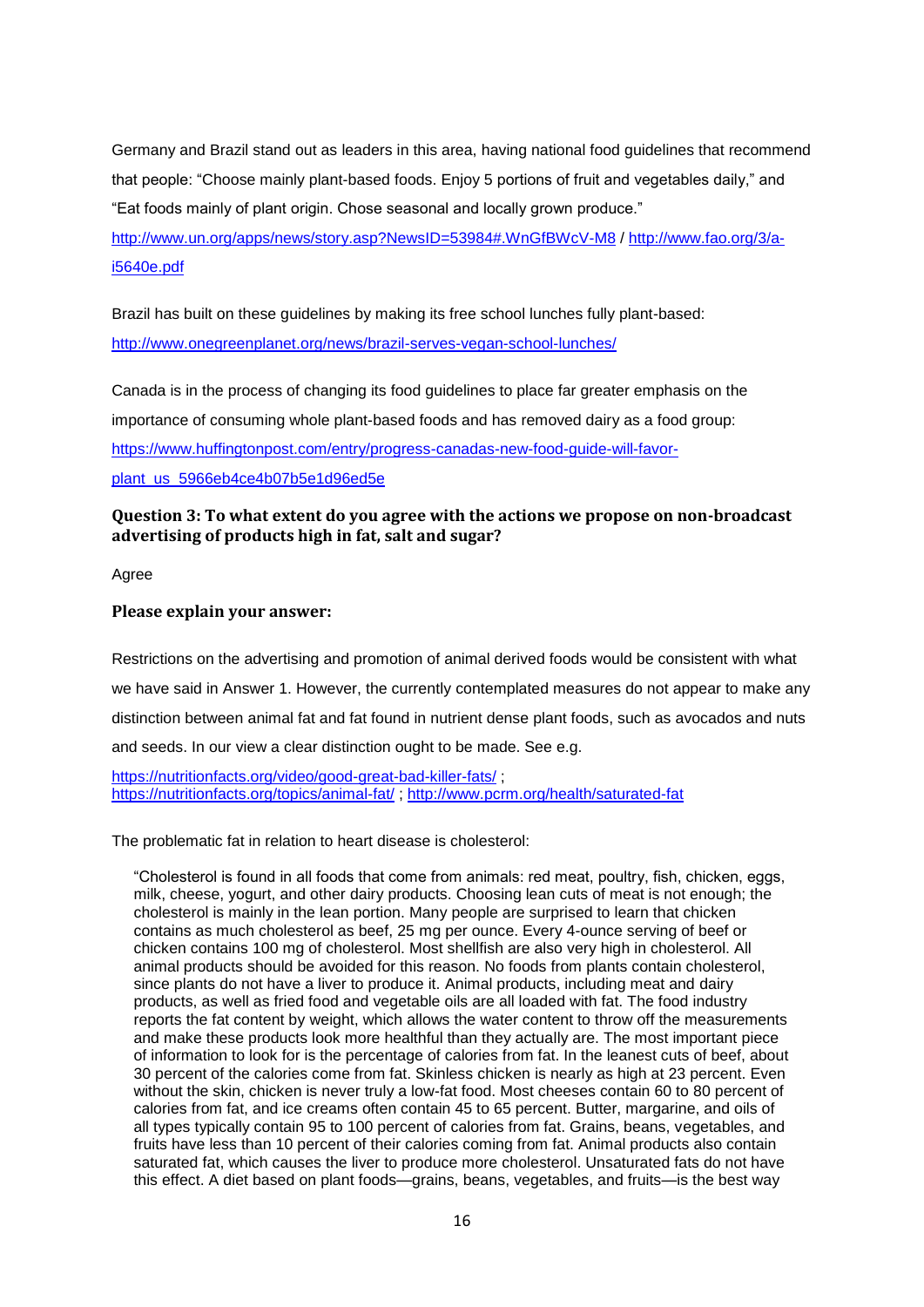to keep saturated fat intake low and to avoid cholesterol completely. A vegan diet is free of all animal products and yields the lowest risk of heart disease."

The amount of cholesterol in one egg exceeds the standard recommended maximum amount of cholesterol. See PCRM Factsheet on Cholesterol & Heart Disease: <http://www.pcrm.org/health/health-topics/cholesterol-and-heart-disease> .

"Furthermore, increasing fish intake would likely increase total fat and saturated fat intake. Although some of the fat in fish is in the omega-3 form, much of the remaining fat is saturated. Chinook salmon, for example, derives 52 percent of its calories from fat, and swordfish derives 30 percent. About one-quarter of the fat in both types of fish is saturated. Fish and shellfish are also significant sources of cholesterol. Three ounces of shrimp have 166 milligrams of cholesterol, while the same amount of bass has about 80 milligrams; in comparison, a 3-ounce steak has about 80 milligrams." PCRM Factsheet on Fish <http://www.pcrm.org/health/reports/american-seafood-somethings-fishy>

## **Question 4: Do you think any further or different action is required for the out of home sector?**

Yes

### **Please explain your answer:**

• update nutrition guidelines to reflect the benefits of a WFPB diet and recognise the connection between the consumption of animal derived products and disease, obesity and ill-health. See Answer to Q2 on countries that have taken such steps already.

• require all public institutions to include WFPB meals/options on menus/in canteens/at meetings, including all public schools, hospitals, prisons, councils and parliament. Portugal recently passed a law requiring that its public institutions all have at least one fully plant-based dish on their menus:http://metro.co.uk/2017/03/10/it-is-now-illegal-not-to-offer-vegan-food-atprisons-hospitals-and-schools-in-portugal-6501872/

• with a view to making whole plant-based foods accessible affordable for everyone, introduce measures to ensure that whole foods are affordable across Scotland, wherever you live and wherever you shop. Whole plant-based foods should always be cheaper and therefore more affordable than processed, high fat, low nutrient foods.

• price related promotion of whole plant-based foods should extend to prepared foods. It should be cheaper for our public institutions to provide whole plant-based food meals than low nutrient, high fat animal based meals. Private venues should also be encouraged to reflect the lower price of whole foods in their plant-based dishes. A plant-based dish ought to be cheaper than the meat/dairy equivalent. The price promotion should carry through to eating out.

• encouraging local production of whole plant foods should assist in making nutritious food more accessible and more affordable, as well as supporting our aims in relation to the creation of a more sustainable economy and reducing our negative impact on the environment (the huge detrimental impact of animal agriculture on our environment has been recognised by the UN).

• promotion of locally grown fruits, vegetables, grains and legumes. The current system does little to encourage this type of farming, whereas huge subsidies are funnelled into the use of animals for food, which is detrimental to our health (as well as raising serious issues of social justice, which we will address in a separate submission). We ought to be encouraging the use of our arable land for sustainable farming of whole plant foods. Some work has already been done in terms of assessing what plant-based foods grow well in our soil and further work should be done in this area, as well as in terms of assisting existing farmers to transition from using animals to growing whole foods and encouraging more people to work in this area. The Vegan Society has carried out studies with a view to assisting farmers to transition to growing food: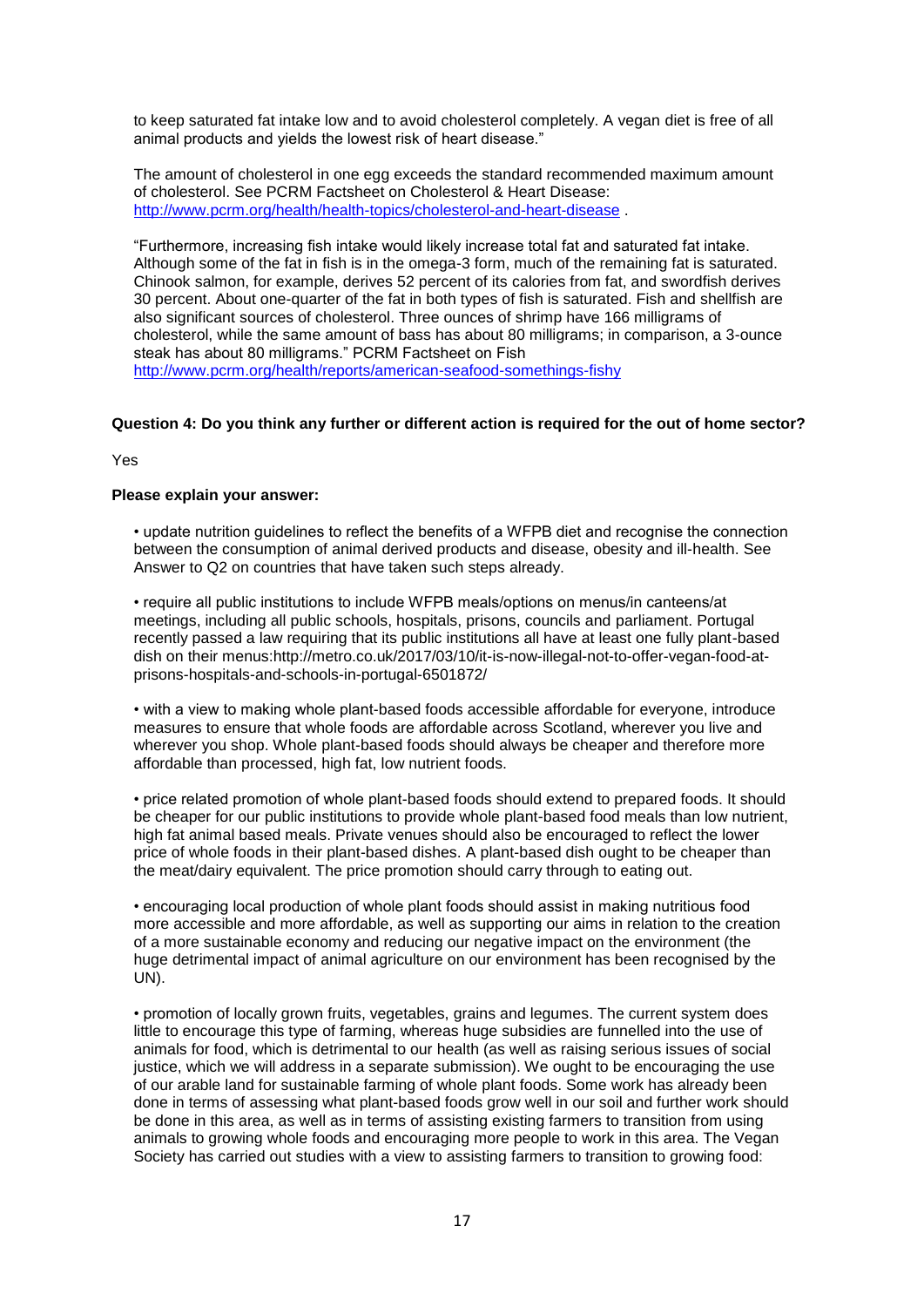<https://www.vegansociety.com/take-action/campaigns/grow-green> ; [www.vegansociety.com/growgreen](http://www.vegansociety.com/growgreen) and has confirmed

that crops that grow particularly well in Scotland include wheat, barley, oats, and oilseed rape, as well as potatoes and other fruits and vegetables such as strawberries. (This will not be news to many who live in Scotland and see these crops growing, but it is more to the question of whether or not we can grow crops on land currently used for grazing. While site specific studies would be required, the Vegan Society has identified these crops as being suitable for large sections of Scotland.) Hemp also grows well in Scotland and is a crop that can be used for many things including food and clothing.

• promotion of local and urban farms. There are a number of grass-roots community group working to encourage people to get involved in food growth, including in some of our most deprived areas. This is important work as it encourages people to consider food as a source of nutrients as well as enjoyment, while engaging with their community and learning a life skill. These groups get little in the way of support or funding. E.g.: <https://www.farmgarden.org.uk/your-area/scotland>

• educate children in our schools about growing food (not using and killing animals). Introduce small urban farms into our schools and support those projects to ensure that they are used.

• support projects to educate people in basic plant-based cooking skills. Many people reach adulthood without basic cooking skills, which is a serious hindrance in terms of the pursuit of better health, given that nutritious self-prepared meals will be better for us as well as cheaper than packaged processed food. For an example see the PCRM.org food for life programme in the UK: [http://www.lifeafterhummus.com](http://www.lifeafterhummus.com/)

# **Question 5: Do you think current labelling arrangements could be strengthened?**

Yes

## **Please explain your answer:**

Labelling is currently inconsistent in terms of clearly identifying products that do not have any animalderived ingredients. A universal system for labelling vegan products ought to be introduced to make it as easy as possible for people to select plant-based products.

## **Question 6: What specific support do Scottish food and drink SMEs need most to reformulate and innovate to make their products healthier? What specific support do Scottish food and drink SMEs need most to reformulate and innovate to make their products healthier?:**

See Answers 1 and 4. We ought to also introduce specific measures to support and promote plant based businesses. Scotland produces a lot of oats and could produce a lot more. We could easily be home to a successful plant based business like the Sweedish Oatly. As it is, Oatly cannot meet the demand from the UK and other countries. We should not have to purchase a Sweedish oat milk brand, there ought to be a Scottish brand and if the measures we have outlined were introduced, along with specific incentives for plant based businesses, we ought to see successful brands develop here.

## **Question 7: Do you think any further or different action is required to support a healthy weight from birth to adulthood?**

Yes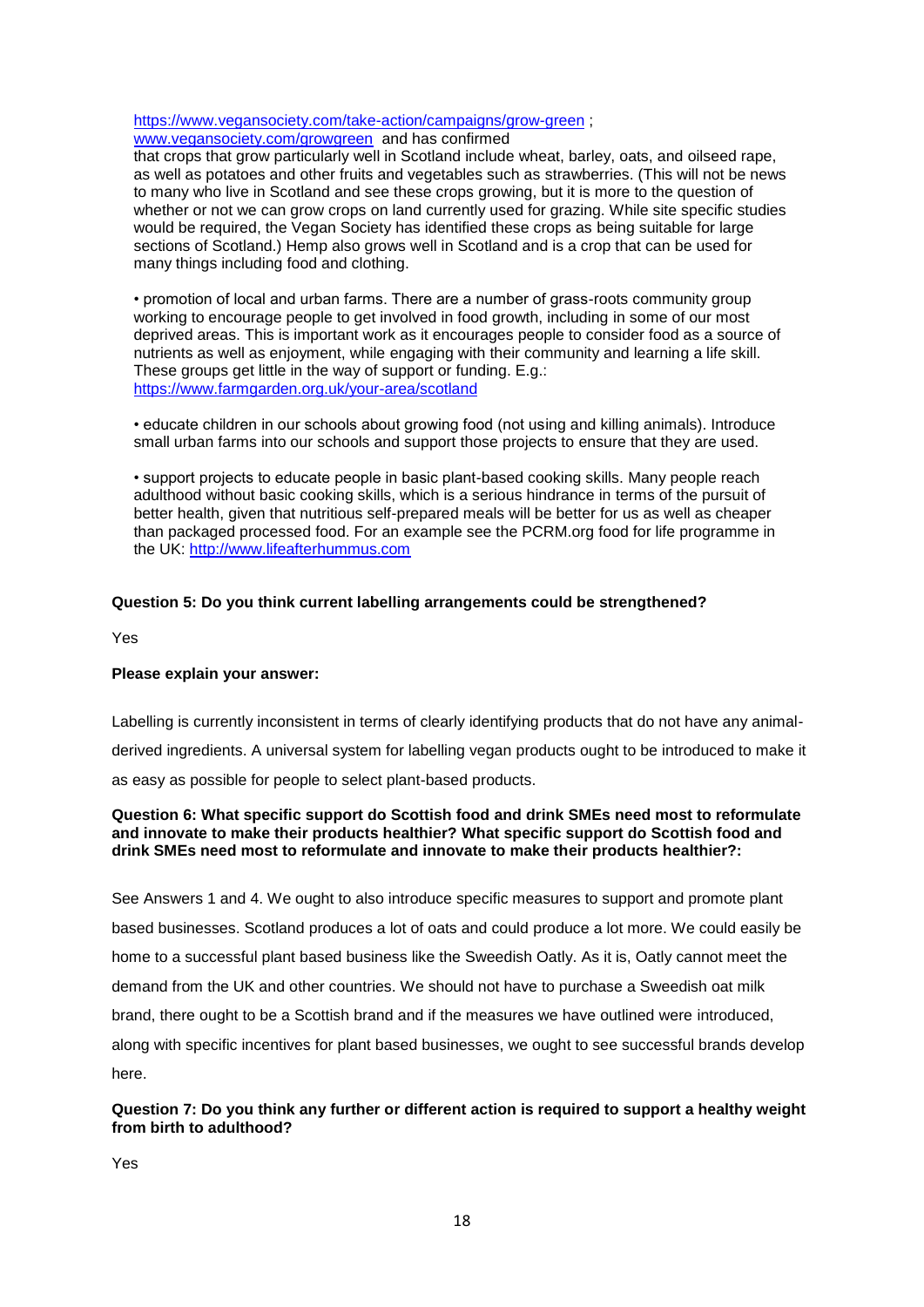### **Please explain your answer:**

We have not had a vegan baby formula in this country for many years. This creates real issues for vegan mothers who are having difficulty breast feeding. They do not wish to purchase baby formula containing animal derived ingredients as that is against their fundamental moral conviction that it is wrong to use and kill animals. They are therefore placed in a very difficult position. Baby formula that is suitable for vegans is available in other countries, such as the US. Steps should be taken to encourage the production of suitable baby formula here in Scotland.

### **Question 8: How do you think a supported weight management service should be implemented for people with, or at risk of developing, type 2 diabetes - in particular the referral route to treatment? How do you think a supported weight management service should be implemented for people with, or at risk of developing, Type 2 Diabetes – in particular the referral route to treatment?:**

We are not sure that focus on weight management is appropriate, as opposed to education in nutrition, healthy eating and basic plant based cooking skills, combined with the other community based measures we outlined above.

## **Question 9: Do you think any further or different action on healthy living interventions is required?**

Not Answered

### **Question 10: How can our work to encourage physical activity contribute most effectively to tackling obesity? How can our work to encourage physical activity contribute most effectively to tackling obesity?:**

By ensuring that activity can become part of daily actions. Eg making safe, accessible cycle lanes

which are respected by drivers (with enforcement) and closing our parks to traffic at regular,

scheduled times so that people can safely use the park roads for sport and exercise.

#### **Question 11: What do you think about the action we propose for making obesity a priority for everyone? What do you think about the action we propose for making obesity a priority for everyone?:**

We are not sure that focus on weight management is appropriate, as opposed to education in

nutrition, healthy eating and basic plant based cooking skills, combined with the other community

based measures we outlined above.

### **Question 12: How can we build a whole nation movement? How can we build a whole nation movement?**

The steps outlined above ought to assist in promoting this.

### **Question 13: What further steps, if any, should be taken to monitor change? What further steps, if any, should be taken to monitor change?**